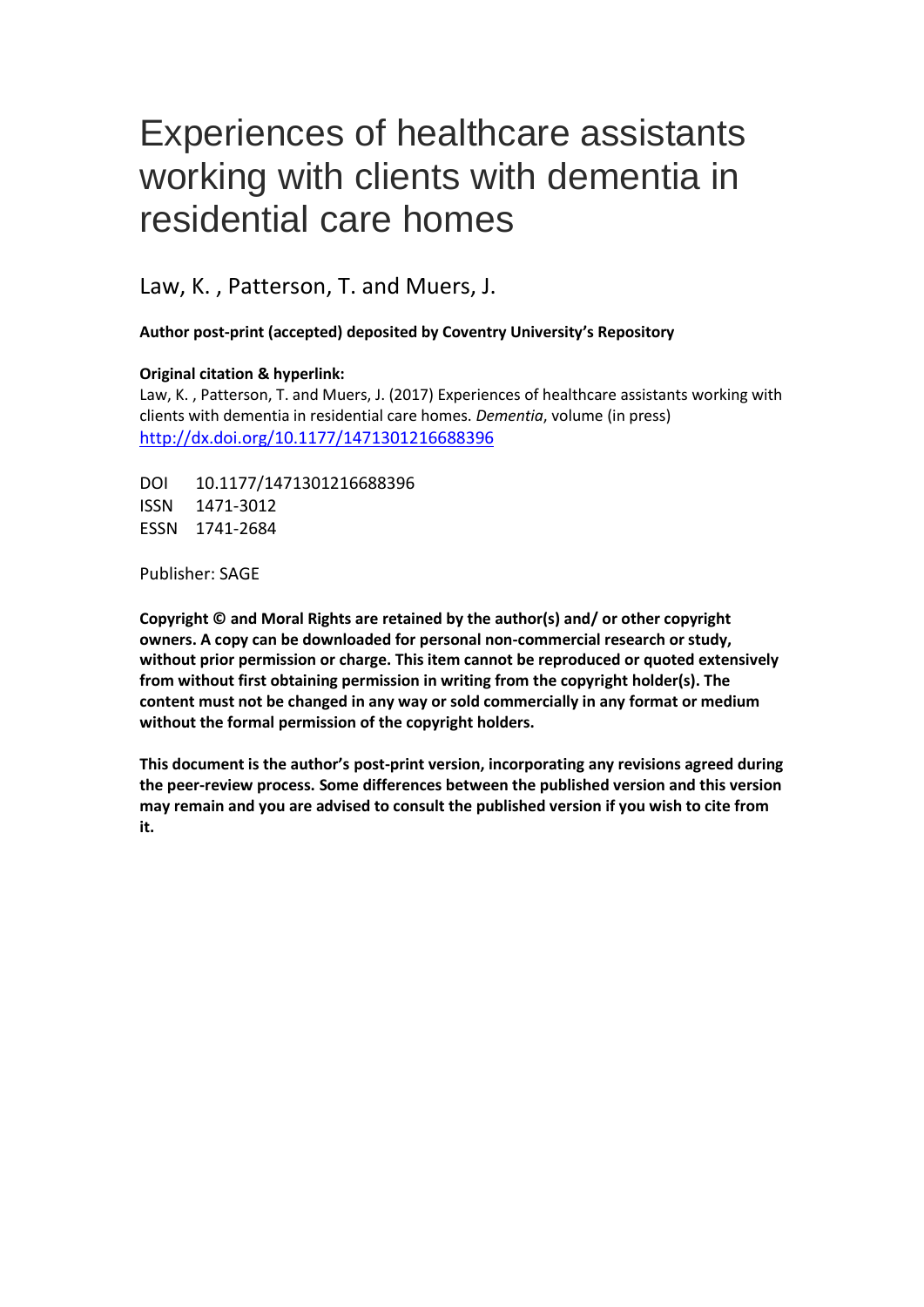## **Experiences of healthcare assistants working with clients with dementia in residential care homes**

Overall word count (excluding tables, figures and references): 6297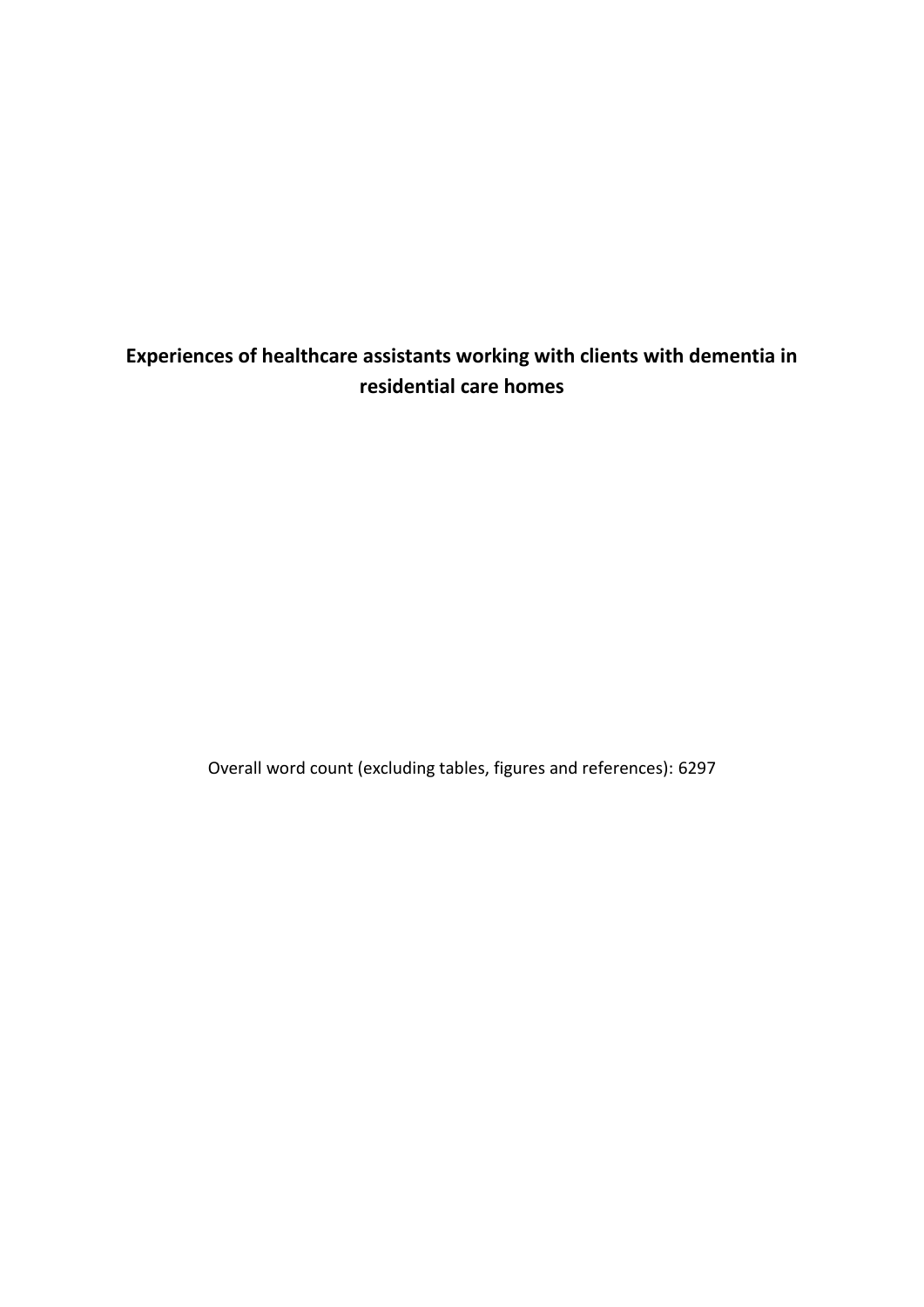#### **1. Abstract**

The study aimed to explore the experiences of healthcare assistants working with people with dementia in UK residential care homes. Eight participants completed semi-structured interviews which were analysed by Interpretative Phenomenological Analysis. Data analysis revealed three main themes representing healthcare assistants' experiences: *the importance of relationships,* which referred to the importance of their relationships with clients, families and colleagues as well as their attachment to clients; *something special about the role,* which referred to their perception that their role was unique and rewarding as well as their personal commitment to the job; and *the other side of caring*, which referred to the more difficult aspects of their role, including managing emotions and conflicts within the caring role. The findings indicate that staff should be supported to build strong and supportive relationships within their role and have opportunities to explore their emotional reactions to reduce any adverse impact on care provision. It is possible that this could be facilitated through reflective practice groups or clinical supervision.

**Keywords:** Dementia, experiences, healthcare assistants, residential care homes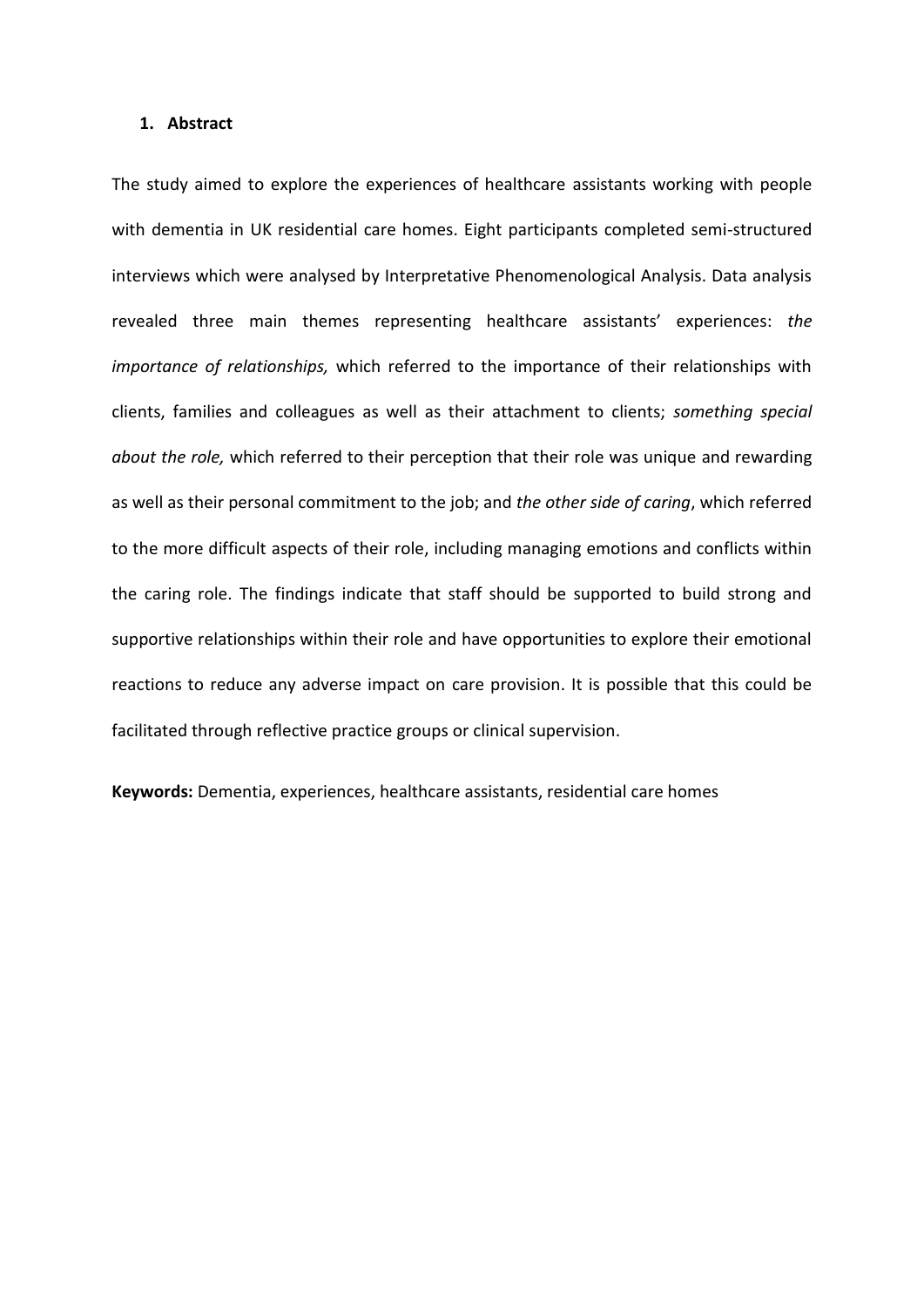#### **2. Introduction**

#### **2.1 Dementia Context**

There are approximately 800,000 people with dementia in the United Kingdom (UK); a figure which is expected to rise to over 1 million by 2021 (Alzheimer's Society, 2012). In 2008-09, the majority of people with dementia receiving social care services were community-based, with 28% in residential care and 14% receiving nursing care (The Health Foundation, 2011). UK residential care homes provide 24 hour care and support including help with washing, dressing, eating and toileting; with nursing care homes offering 24 hour medical care provided by a qualified nurse in addition to this (Care Quality Commission (CQC), 2016). Bupa, the UK's leading dementia care provider (Bupa, 2016) saw the proportion of people with dementia in their care homes rise from 36% in 2003 to almost 44% in 2009 (Lievesley, Crosby & Bowman, 2011); while a more recent report estimated that more than 80% of care home residents have dementia or significant memory problems (Alzheimer's Society, 2013b).

#### **2.2 Quality of Dementia Care**

Improving the quality of care for people with dementia has recently gained priority in the UK healthcare agenda in light of reports highlighting the gap between the existing care provision and high-quality care as indicated by research evidence (The Health Foundation, 2011). However, despite improvements in quality of care being advocated, it has been acknowledged that the health and social care system struggles to provide adequate care for people with dementia (CQC, 2013). In 2013 the findings of a public inquiry commissioned by the UK Government into serious failings at a UK National Health Service (NHS) Trust were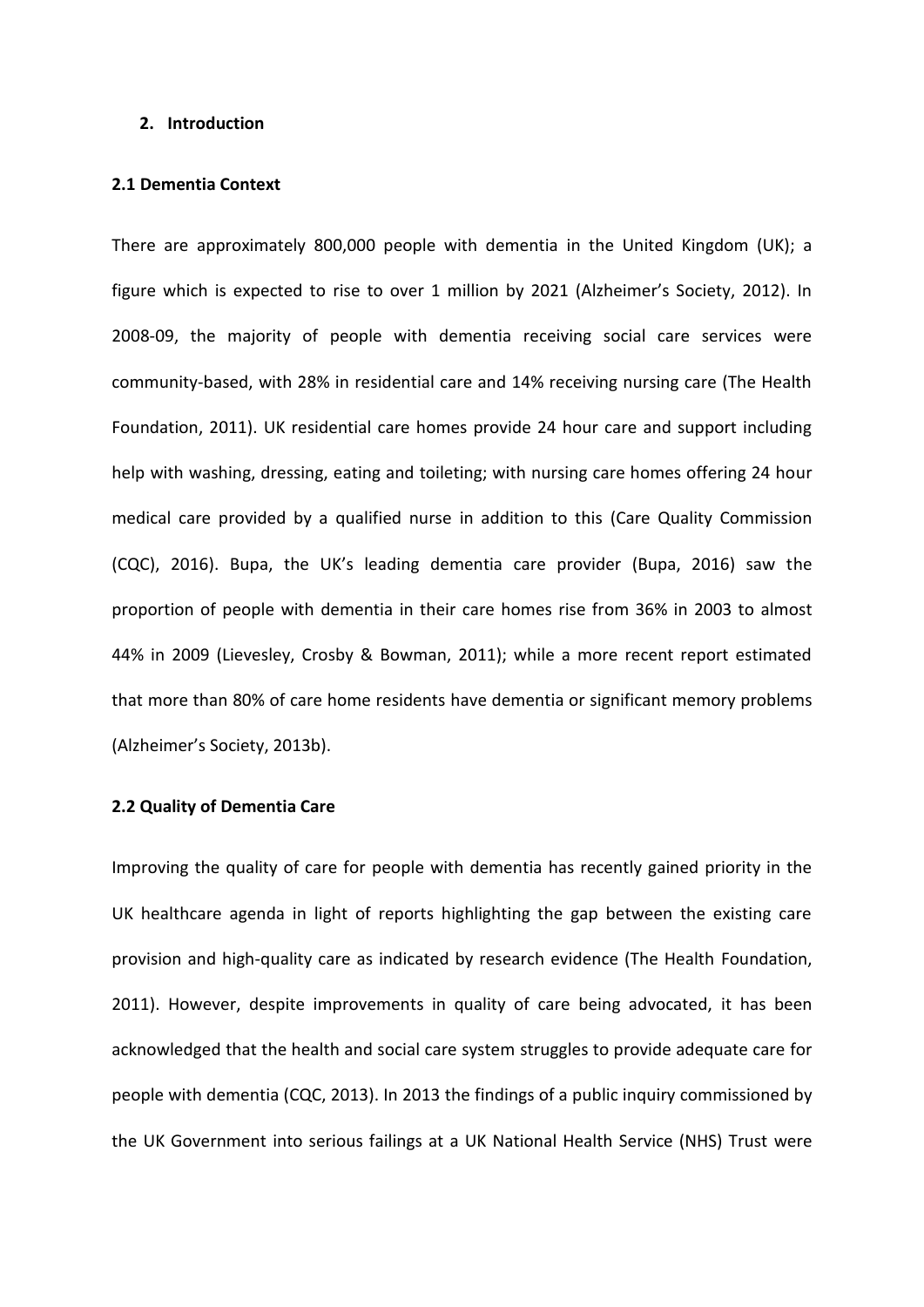published following widespread media coverage regarding substandard care provision. One of the recommendations outlined called for "an increased focus on a culture of compassion and caring" (Francis, 2013, p.76). Although this enquiry did not focus specifically on the care of people with dementia, the authors acknowledged the potential implications for other sectors (Francis, 2013). Indeed, a recent UK Government Department of Health (DOH) document outlined their vision of high quality, compassionate, person-centred care for people with dementia (UK Government DOH, 2015).

The Alzheimer's Society argue that staff caring for people with dementia must have sufficient training and support in order to provide good care (Alzheimer's Society, 2013a). Furthermore, the UK Government have outlined principles for supporting people with dementia, including the importance of ensuring that staff are well trained and supported to meet their needs (UK Government DOH, 2011). However, an independent review of staffing in UK NHS and social care settings found that staff qualifications varied greatly, with almost 40% of staff delivering direct care not having a relevant qualification (Cavendish, 2013). Nevertheless, in April 2015 The Care Certificate was introduced; outlining a set of standards for UK health and social care staff designed to ensure they have necessary skills and knowledge to provide high quality care and support; including training in dementia awareness (Skills for Health, 2016). Whilst its implementation remains ongoing arguably it is important to understand the experiences of staff working with people with dementia to determine what further training or support should be offered.

#### **2.3 Experiences of Staff Working with People with Dementia**

Care staff working with people with dementia are recognised as having a demanding role (Edvardsson, Sandman, Nay & Karlsson, 2008); with research indicating that it can impact on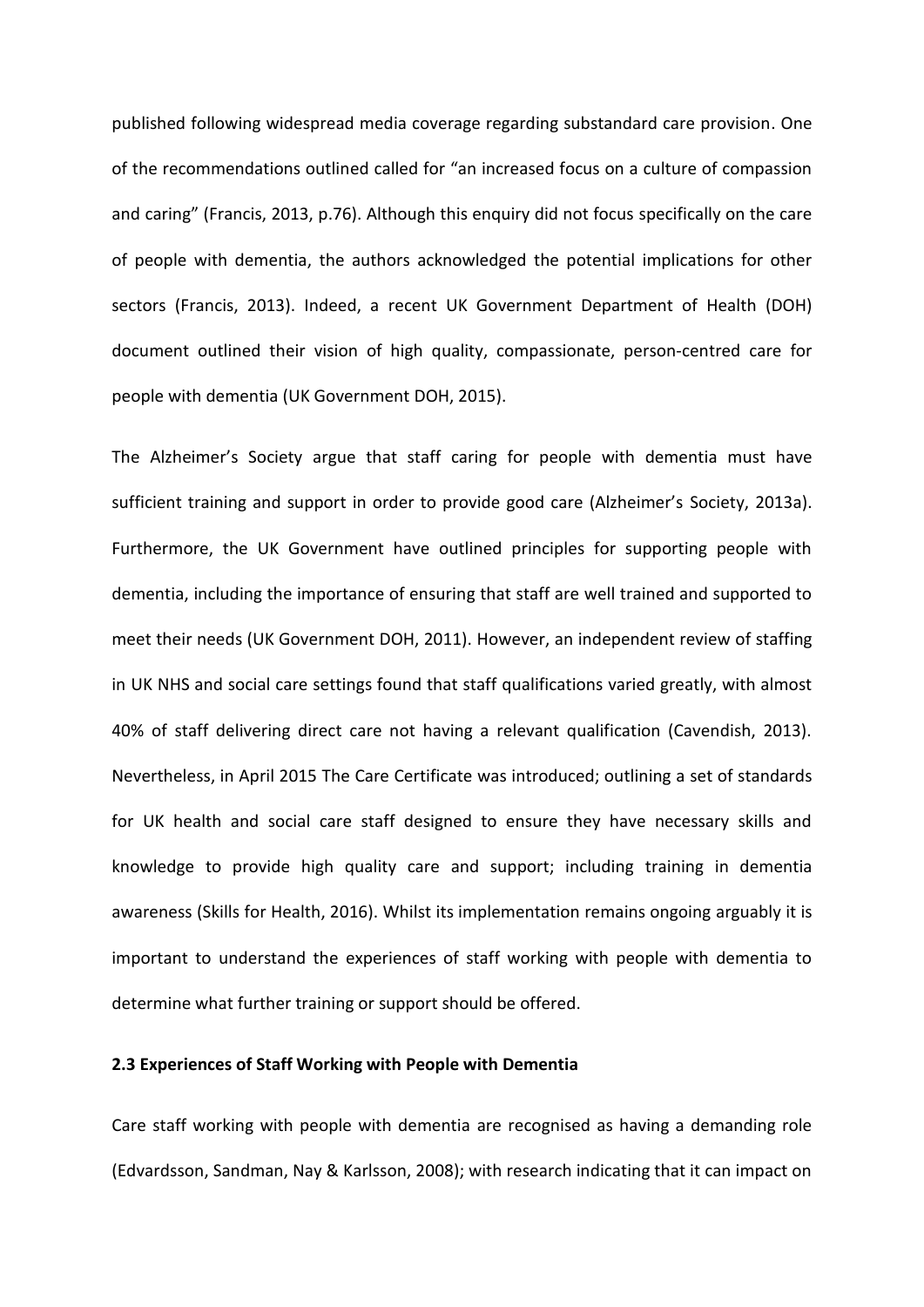staff psychological well-being. For example, researchers in one study outlined that care staff can face stressors including uncooperative or unappreciative clients, families requiring emotional support and working with inexperienced colleagues or in understaffed services; and found that stress, as measured by the Work Stress Inventory, was more often reported by male workers, younger workers and those who had worked for 1-2 years as opposed to longer (Zimmerman et al., 2005). Another study found that approximately 20% of dementia care staff working in NHS facilities and private residential and nursing homes were experiencing psychological distress as measured by the General Health Questionnaire (GHQ-28); with care assistants less likely than nurses to use positive coping strategies such as active coping and planning (Margallo-Lana et al., 2001). A more recent study employing the Caregiver Stress Inventory found moderate levels of stress among staff working with people with dementia in long-term care facilities (Park, 2010). Furthermore, in an American study 61% of unlicensed staff working with people with dementia found the behavioural and psychological symptoms of dementia upsetting and/or bothersome to some degree (McKenzie, Teri, Pike, LaFazia & van Leynseele, 2012).

Another study measured staff burnout using the Mashlan Burnout Inventory whereby participants rate their feelings towards different aspects of their role. The authors found moderate levels of burnout among staff working with people with dementia and highlighted that burnout can impact on staff behaviour towards residents (Duffy, Oyebode & Allen, 2009). Additionally, Edvardsson et al (2008) found four significant predictors of job strain in nursing staff caring for older people with dementia, including education level, staff age, perceived caring climate and opportunities to discuss difficulties. The authors of these studies concluded that preventing high job strain among staff and improving the quality of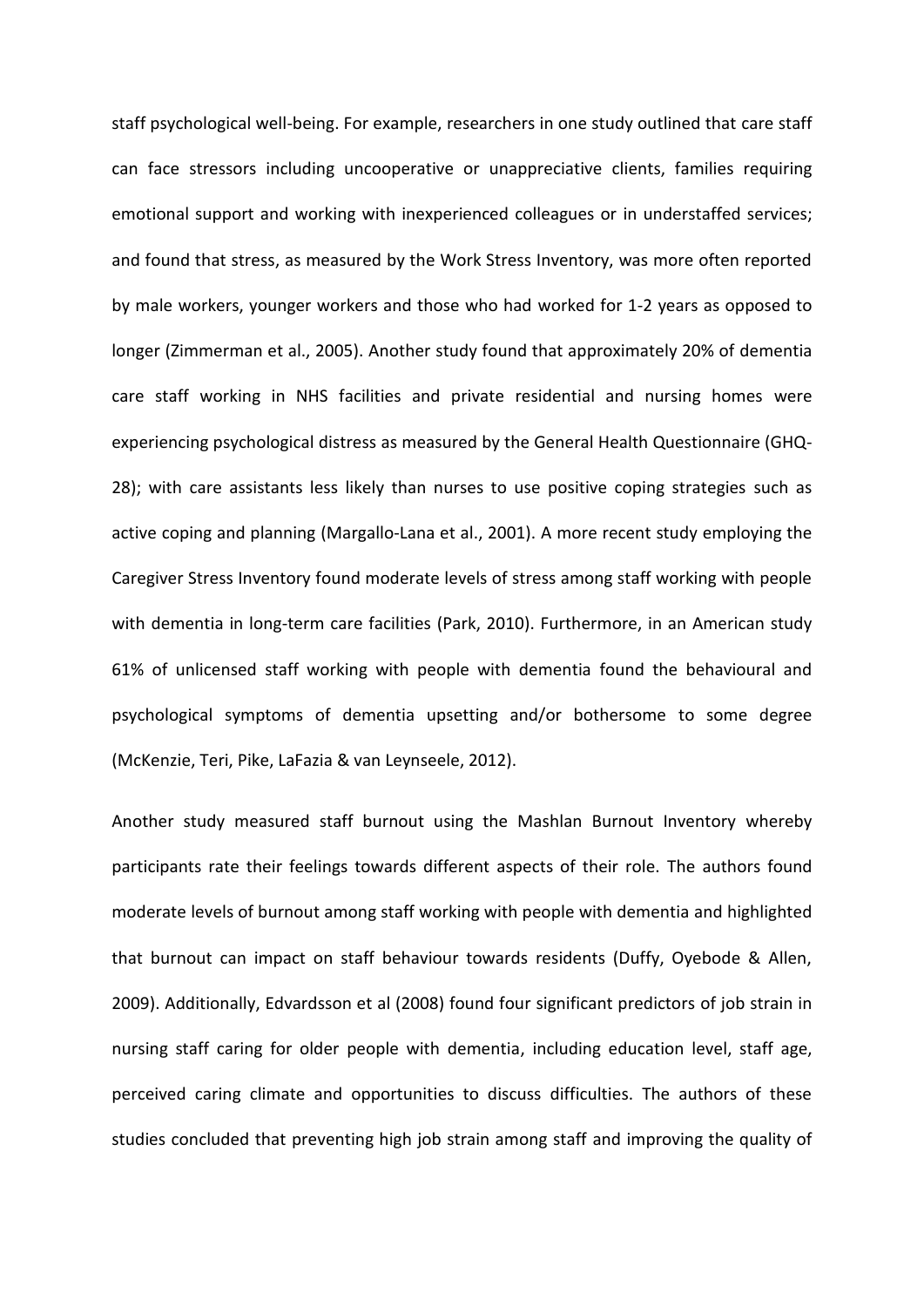their working lives was important not only for staff well-being but for improving the quality of care provision (Edvardsson et al., 2008; Duffy et al., 2009). However, Brodaty, Draper and Low (2003) found that more than 30% of nursing home staff in their sample felt they had insufficient opportunity to discuss the psychological stress of their role, while more than 55% felt they knew too little about dementia. Arguably, these findings further highlight the importance of staff training and support to ultimately improve quality of care for people with dementia.

#### **2.4 Study Rationale**

Existing literature in this area has primarily employed quantitative methodologies. However, there is a need for research utilising qualitative methodology to further explore care staff experiences in order to inform efforts to support them to provide high quality care to people with dementia. Since previous research suggests that less educated staff experience higher levels of strain (Edvardsson et al., 2008) and are less likely to use positive coping strategies (Margallo-Lana et al., 2001), this study explores the experience of healthcare assistants without a nursing qualification. Furthermore, since more people with dementia live in residential care homes than in nursing homes, this study focuses on the experiences of staff in residential care settings.

#### **2.5 Aim**

The study aimed to explore the experiences of healthcare assistants working with people with dementia in UK residential care homes.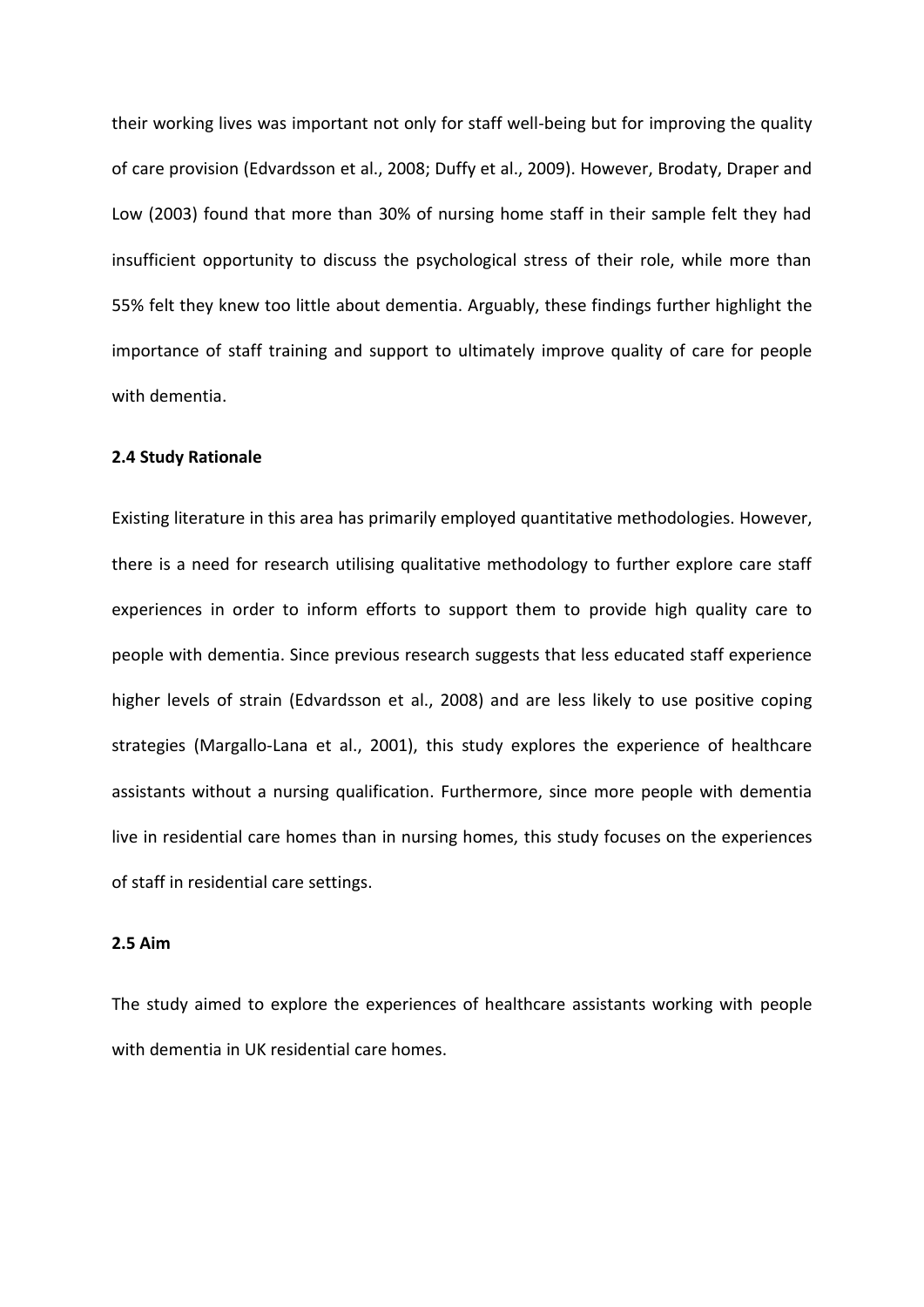#### **3. Method**

#### **3.1 Research Design**

Due to the paucity of research addressing the experiences of healthcare assistants working with people with dementia in residential care homes a qualitative research design was utilised. Interpretative Phenomenological Analysis (IPA) was selected as the method of analysis as it offers a phenomenologically focused approach to the interpretation of detailed, reflective, first-person accounts (Larkin & Thompson, 2012). Researchers using IPA firstly aim to understand and describe their participants' world; and then to develop a more interpretative analysis in relation to the wider social, cultural and theoretical context (Larkin, Watts & Clifton, 2006). This research design was deemed appropriate due to the exploratory nature of the research and its focus on the lived experience of this staff group.

#### **3.2 Participants**

Participants were recruited from three residential care homes providing 24-hour care using the eligibility criteria outlined in Table 1.

| Inclusion Criteria        | i)   | Healthcare Assistant or equivalent           |  |
|---------------------------|------|----------------------------------------------|--|
|                           | ii)  | Currently working with clients with dementia |  |
|                           | iii) | Currently working in a residential care home |  |
|                           | iv)  | At least 18 years of age                     |  |
|                           |      |                                              |  |
| <b>Exclusion Criteria</b> | i)   | Non-English speaking                         |  |
|                           | ii)  | Has a UK recognised nursing qualification    |  |
|                           |      |                                              |  |

#### **Table 1. Participant Inclusion and Exclusion Criteria**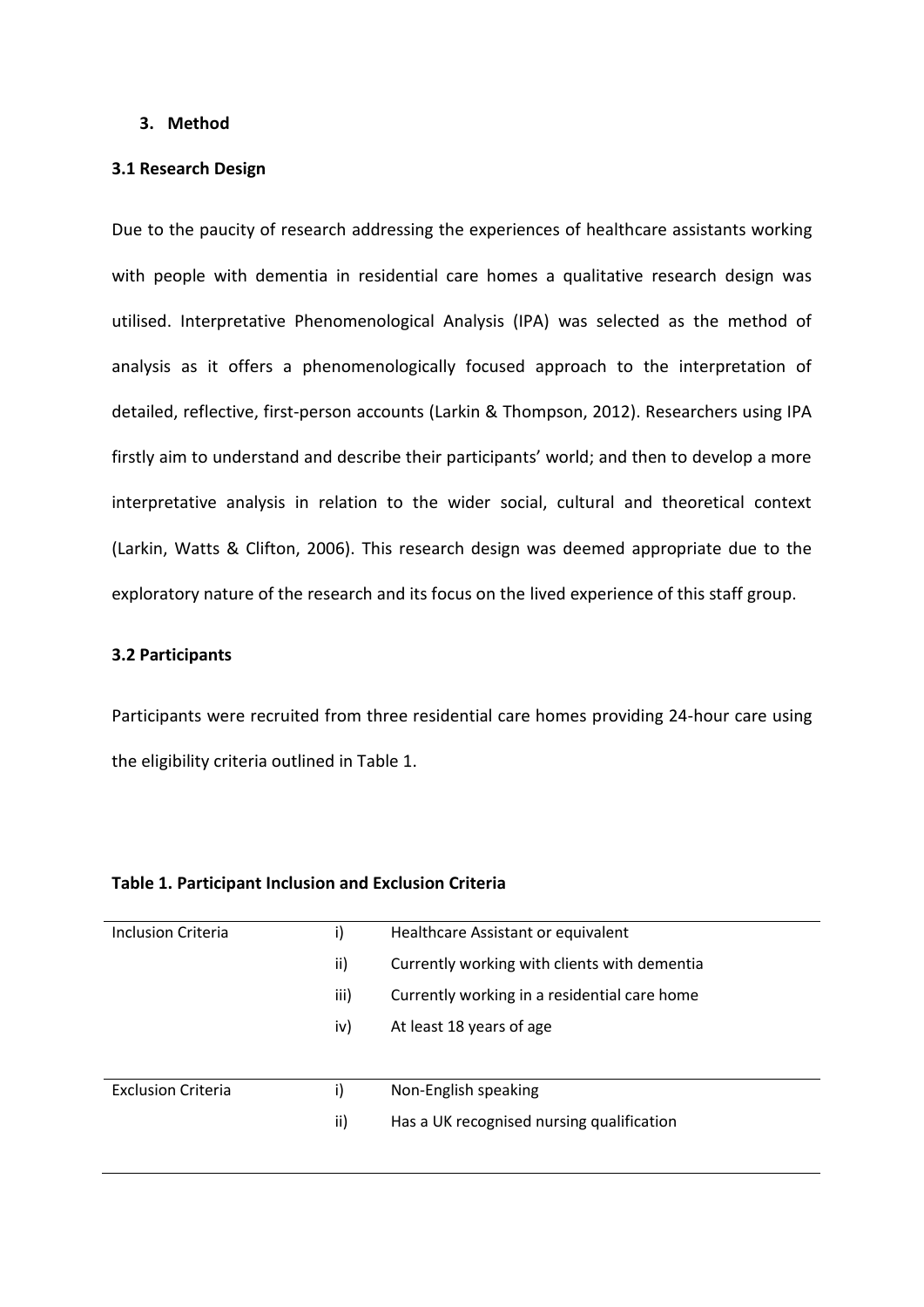Two participants were initially recruited for a pilot study and a further eight were recruited for the main study. All participants were White British females whose first language was English. All had a minimum National Vocational Qualification (NVQ) Level 2 in Health and Social Care. Further participant details are provided in Table 2.

| Participant    | Age           | <b>Length of Experience Caring</b> | <b>Average Working</b> |
|----------------|---------------|------------------------------------|------------------------|
|                |               | for Clients with Dementia          | <b>Hours per Week</b>  |
| <b>P1</b>      | 42            | 5 years 2 months                   | Not recorded           |
| P <sub>2</sub> | 56            | 17 years                           | 35                     |
| P <sub>3</sub> | 39            | 2 years                            | 19.5                   |
| <b>P4</b>      | 49            | 9 years 1 month                    | 32.5                   |
| <b>P5</b>      | 20            | 2 years 1 month                    | 28                     |
| <b>P6</b>      | Not specified | 14 years                           | 32.5                   |
| <b>P7</b>      | 20            | 1 year 11 months                   | 37                     |
| P8             | 32            | 18 years 7 months                  | 36                     |
| Average        | 36            | 8 years 7 months                   | 31.5                   |

#### **Table 2. Participant Details**

#### **3.3 Procedure**

#### **3.3.1 Ethical Procedures**

Ethical approval was gained from Coventry University Ethics Committee. The research was conducted with adherence to the British Psychological Society (BPS) Code of Ethics and Conduct (BPS, 2009) and Code of Human Research Ethics (BPS, 2010).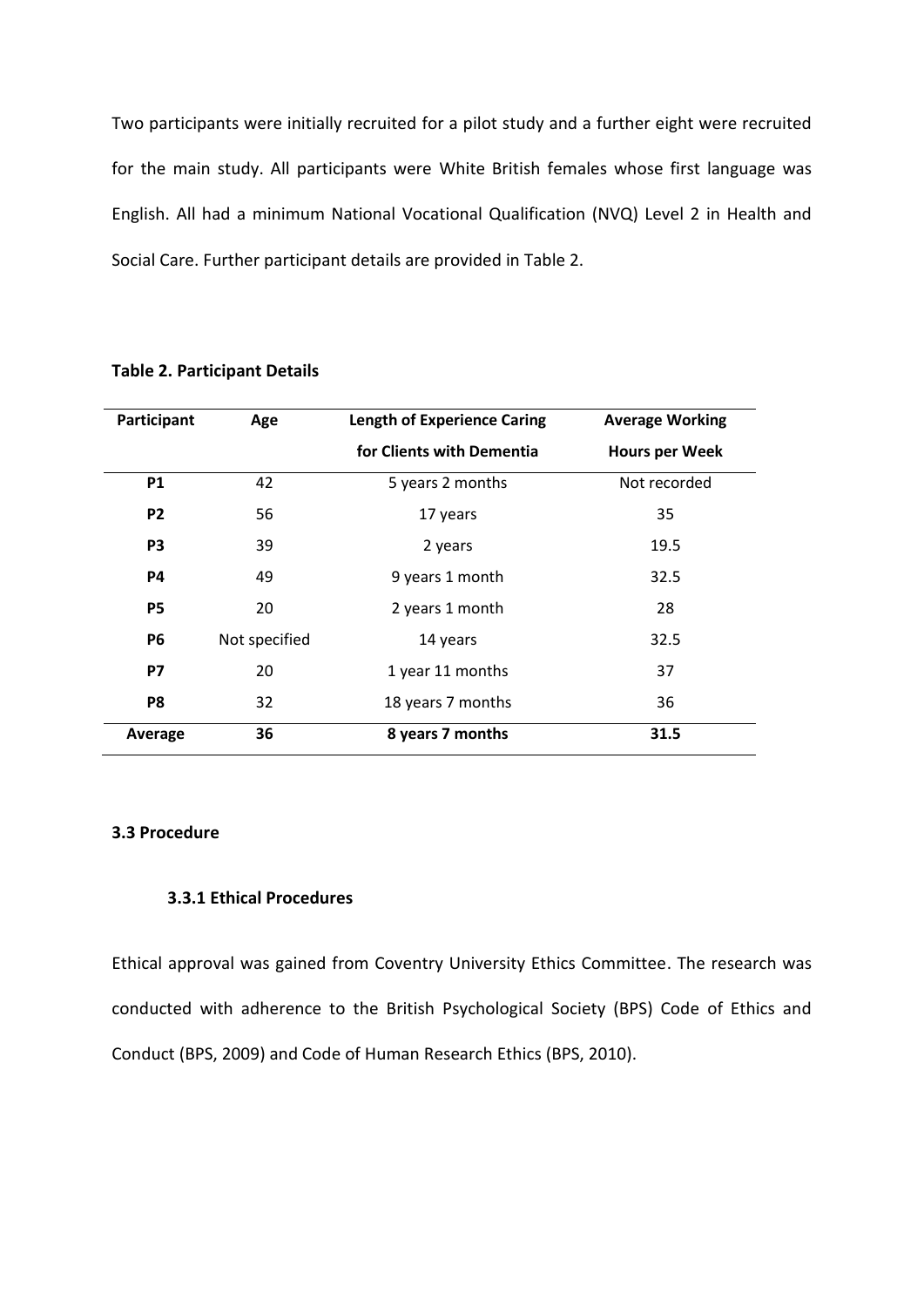#### **3.3.2 Pilot Study**

A pilot study was conducted prior to the main data collection. A semi-structured interview schedule was designed to ask broad open questions about participants' experiences of working with people with dementia. It was audio-recorded, transcribed verbatim and the data were analysed using thematic analysis; a "method for identifying, analysing and reporting patterns (themes) within data" (Braun & Clarke, 2006, p.79).

#### **3.3.3 Materials**

A semi-structured interview schedule for the main study was devised based on the research aim, existing literature and the themes identified in the pilot study. In line with IPA recommendations questions were designed to encourage participants to talk at length with minimal input from the researcher (Smith, Flowers & Larkin., 2009). They aimed to elicit both positive and negative experiences of working with people with dementia as well as experiences regarding particular salient aspects of their work identified through the pilot study.

#### **3.3.4 Recruitment**

The researchers wrote to managers of five local residential care homes and contacted them two weeks later to discuss the research. Care home managers then distributed participant information sheets to eligible staff. Eight staff who expressed an interest met the inclusion criteria and consented to participate. The pilot study followed the same process; whereby two participants who met the inclusion criteria consented to participate.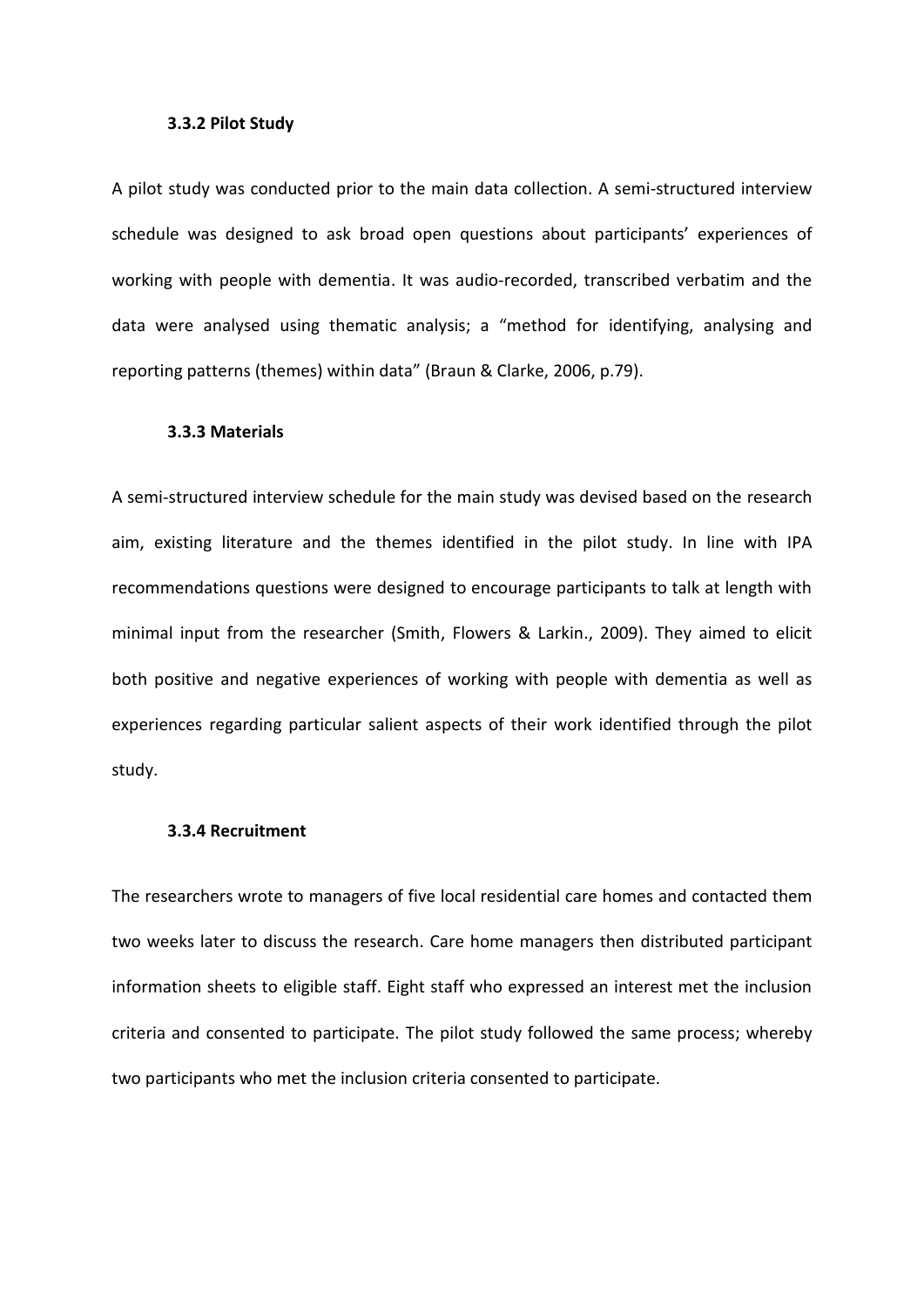#### **3.3.5 Interview Procedure**

Participants were interviewed alone at their workplace. Interviews were audio-recorded and lasted between 17 and 49 minutes (mean 35 minutes). Following the interview participants were de-briefed, reminded of their right to withdraw and given details about sources of support.

#### **4. Analysis**

Each audio-recording was transcribed verbatim and then destroyed. Any potentially identifying information was removed. The data were analysed according to IPA methodology outlined by Smith et al. (2009). In accordance with guidelines outlined by Elliot, Fischer and Rennie (1999) for enhancing quality control in qualitative research several measures were used to improve the validity of the analysis. Transcript codings and emerging themes were reviewed by all researchers. One transcript was coded by a peer researcher; following which similarities and differences between the codes and emerging themes were discussed. Where this produced divergent views the differences were reviewed until a consensus was reached. Furthermore, participant quotes illustrating each theme were carefully chosen to reflect the transcript context.

#### **4.1 Results**

Data analysis revealed three superordinate themes and several subordinate themes (see Table 3). Themes are discussed narratively in turn with consideration to points of thematic convergence and divergence. Verbatim participant extracts are used to illustrate each theme.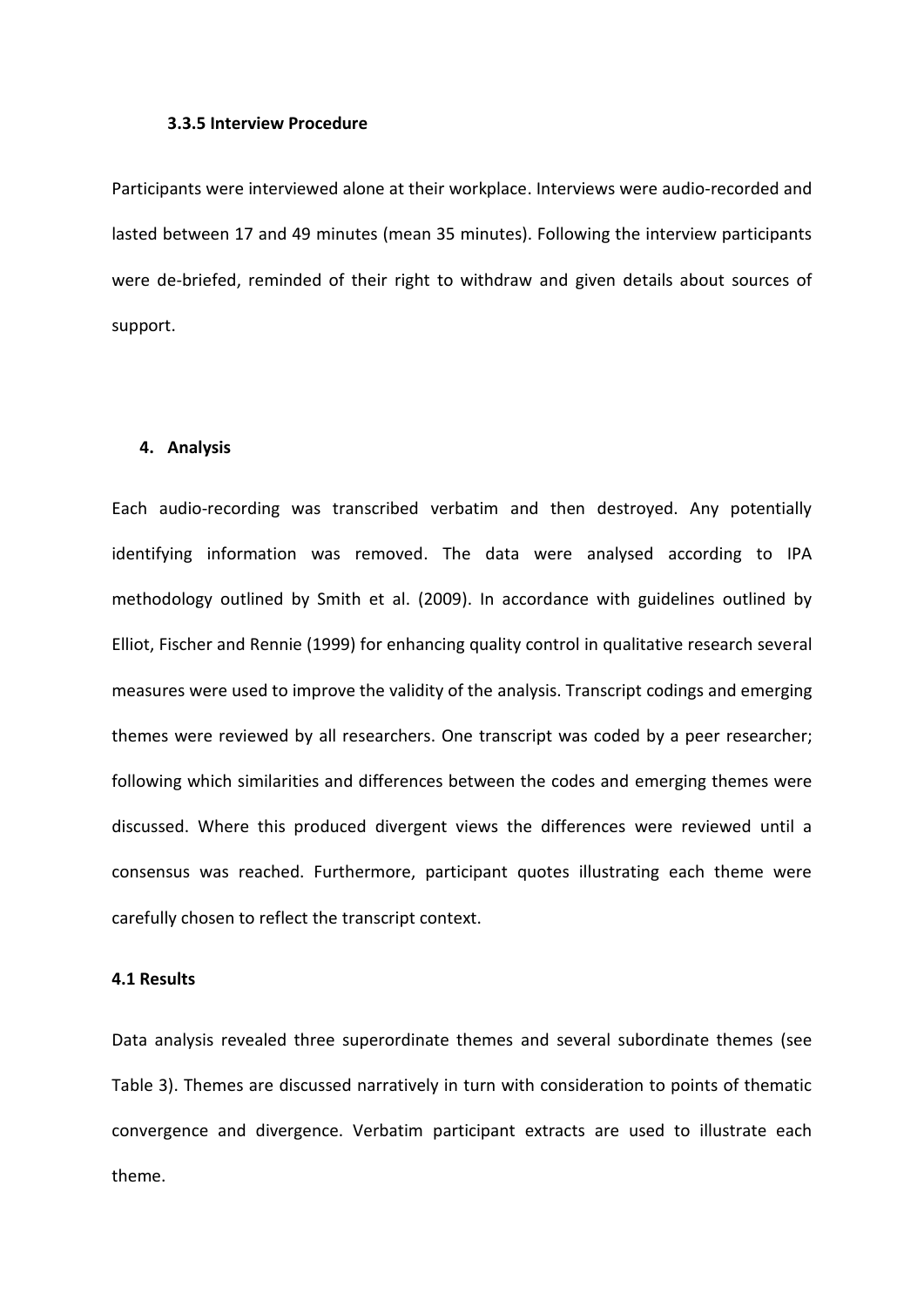# **Superordinate Themes Subordinate Themes** Theme 1: Importance of relationships Knowing your client Sense of attachment Role of support from others Theme 2: Something special about the role Feeling important Rewarding role Personal commitment to the role Theme 3: The other side of caring Conflicts with usual caring role Dealing with emotions It makes you think

#### **Table 3: Superordinate and Subordinate Themes**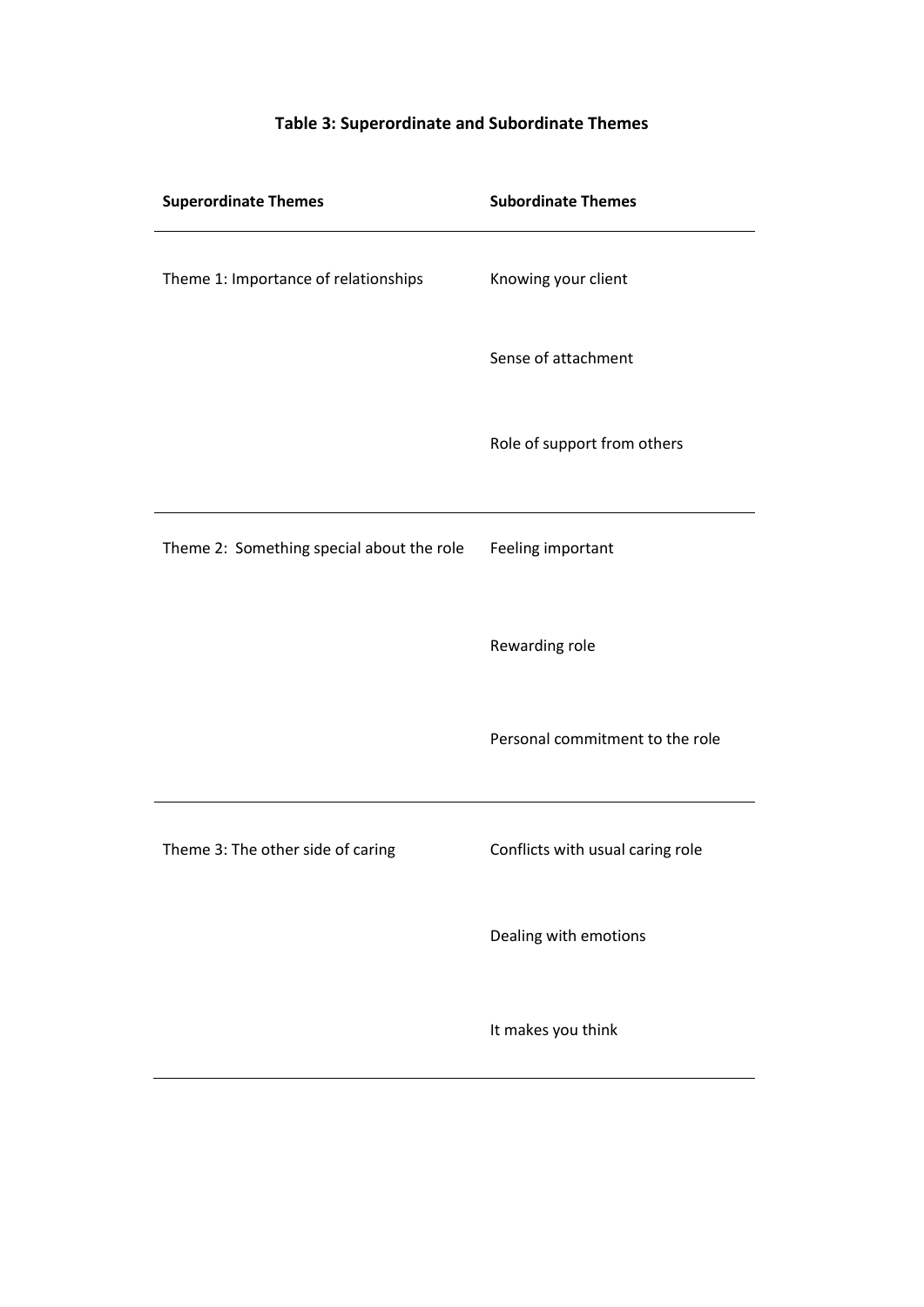#### **4.1.1 Theme 1: The Importance of Relationships**

Participants emphasised the importance of their relationships with clients, families and colleagues which they viewed as crucial to the provision of individualised care but also as an inevitable consequence of providing such personal care.

#### **4.1.1.1 Knowing your Client**

Participants highlighted the importance of getting to know clients, appreciating their life history and being alert to individual needs; rather than treating them as a homogenous group:

*"…getting to know that person. I think if you treat each one as an individual and become part of their life" (P7, Lines 47-49).* 

It seemed that this client knowledge helped participants understand how best to provide care and increased their confidence in doing so. They appeared to adapt their approach according to each individual's needs and focused on being person-centred rather than treating clients based on their diagnosis. Indeed, two participants described forgetting their clients had dementia:

#### *"You just don't think about the dementia" (P1, Line 298).*

It seemed that, for these participants, their relationship with clients was based on treating them as individuals with unique needs, qualities and abilities rather than through a diagnostic lens. It is possible that this *forgetting* of diagnostic labels helped them connect with clients in a more human or person-centred way.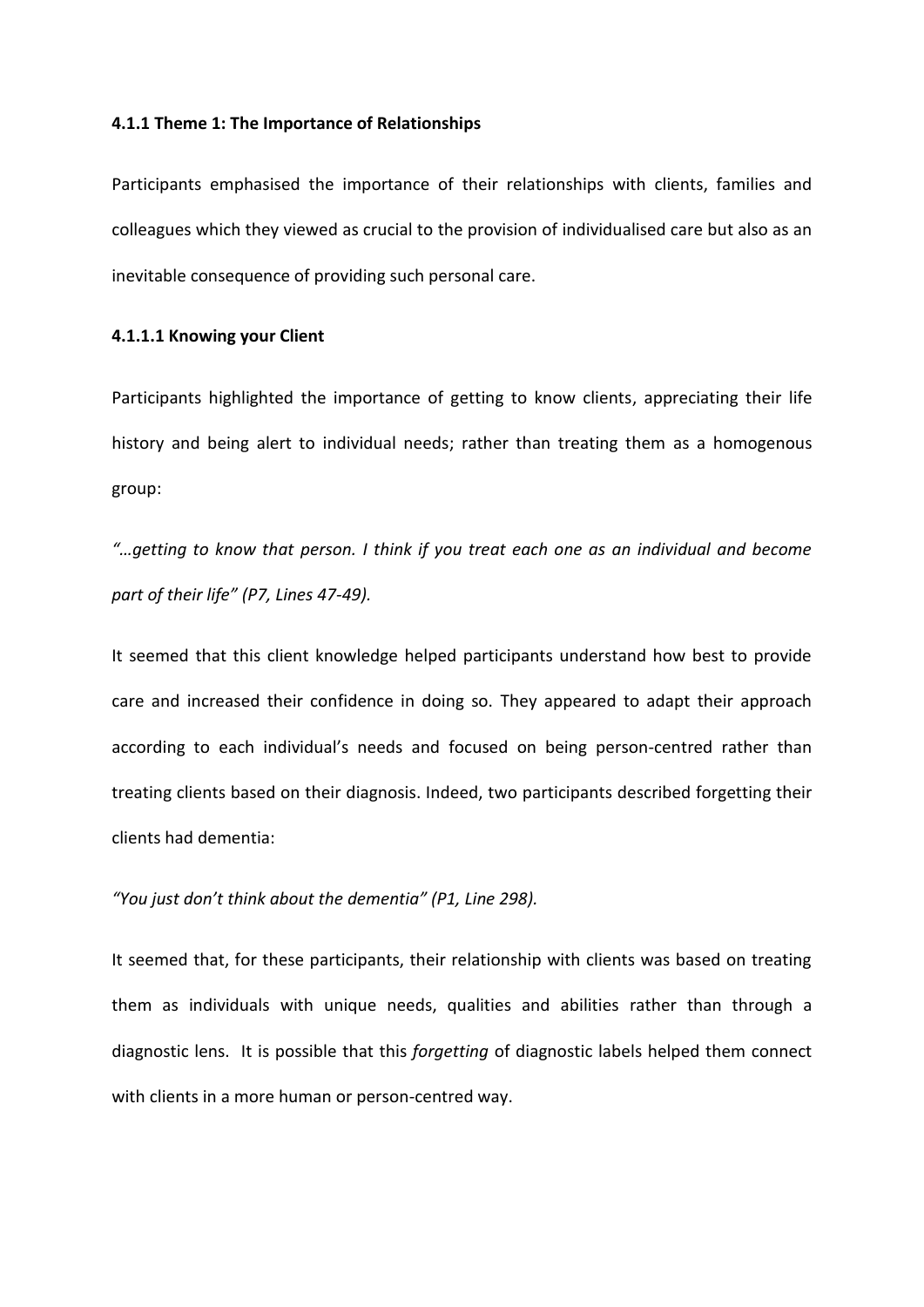#### **4.1.1.2 Sense of Attachment**

Linking with the previous theme, participants commented on the inevitability of forming attachments with clients. Indeed, three participants described viewing clients as family members. This sense of attachment was seen as inevitable and as important to the role:

*"You can't not attach yourself to them" (P1, Lines 226-227).* 

*"It makes me do my job better because I really care about them and I want the best for them" (P6, Lines 210-212).* 

It seemed that participants viewed attachment as pivotal to providing good care but that it brought with it an experience of loss when clients die:

*"You wouldn't be in your right mind if you didn't get attached to them. But it's hard letting them go. Like I said… It's like losing a member of your own family" (P1, Lines 226-227).* 

However, this was not a universal experience. One participant did not describe the same sense of loss, but instead viewed client death in a more matter-of-fact manner, as an inevitable part of life and something to be expected in this setting:

*"It doesn't bother me that much. It sounds really bad. But it's part of… that's an aspect of life isn't it? I'm quite prepared for it. This is where I work. They're all gonna go" (P3, Lines 217- 220)*

It seemed that because she did not feel attached she was therefore less affected when clients died. It could be argued that not establishing an attachment acted as a protective mechanism, helping her to focus on practicalities rather than emotions. However, whilst this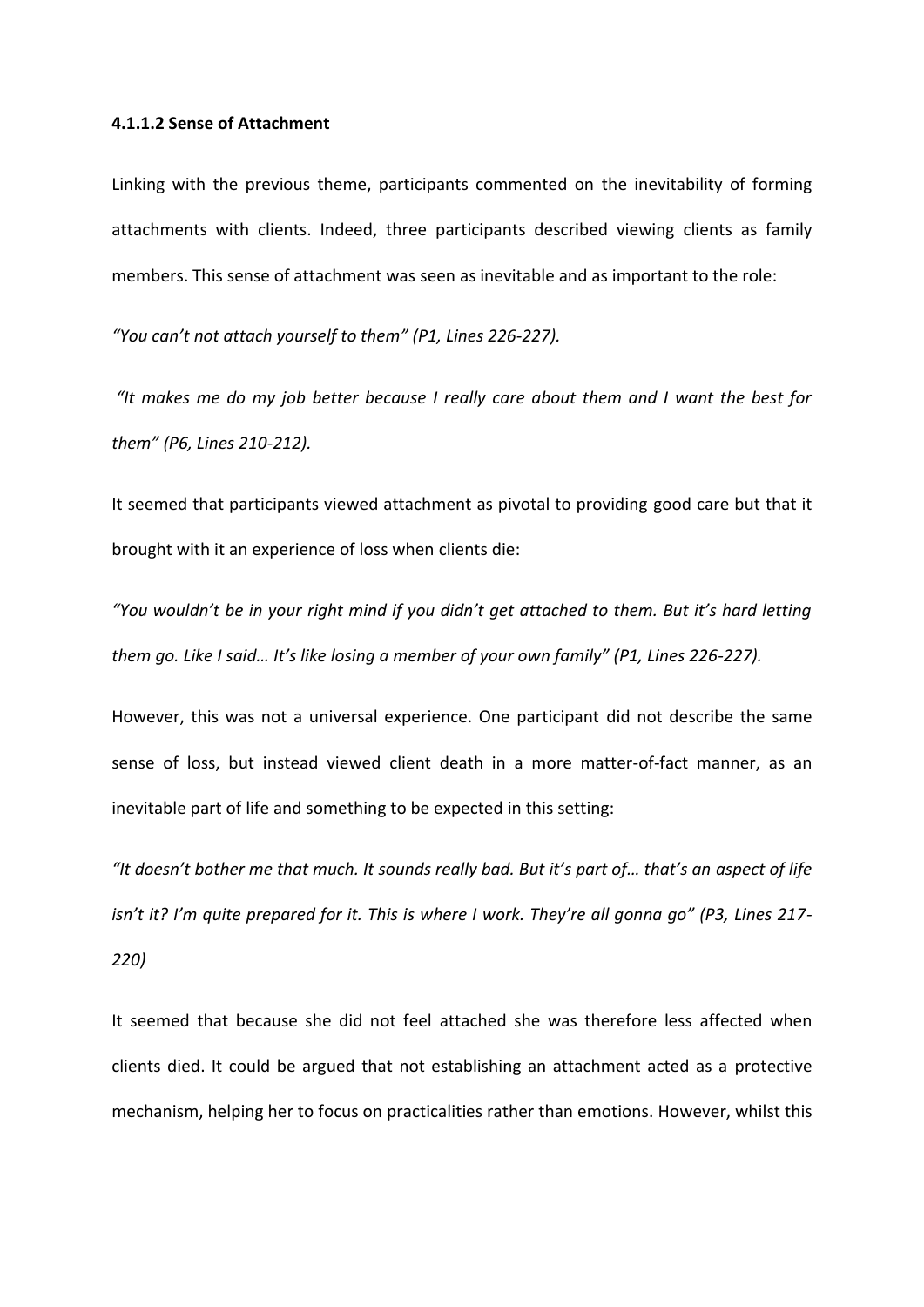seemed to make it easier, it conflicts with the experiences of other participants who saw such attachment as essential to providing effective care.

#### **4.1.1.3 Role of Support from Others**

Participants described feeling well supported in their role. This seemed to be related to the quality of their relationships with colleagues, which were described as positive relationships in which they felt able to seek advice and support:

*"They're always there for you. And your managers as well. They are always there for advice" (P5, Lines 199-201).*

Furthermore, participants feeling well supported was further indicated by the fact that none mentioned seeking additional support from elsewhere. Indeed, the shared experience between staff and their supportive relationships seemed to negate the need for this:

*"The support from everybody here is enough for me" (P5, Lines 137-138).* 

Several participants described the importance of taking time out:

*"You just need a 10 minute break, a change of scenery. Deep breaths. Look at it from a different perspective" P7, Lines 302-305).* 

This appeared to be facilitated by colleagues and its usefulness was therefore dependent on the supportive relationships between staff. Two participants also mentioned the importance of their relationships with families:

*"I definitely like working with the families. It's all part of it. You couldn't do it without working with the families" (P7, Lines 73-74)*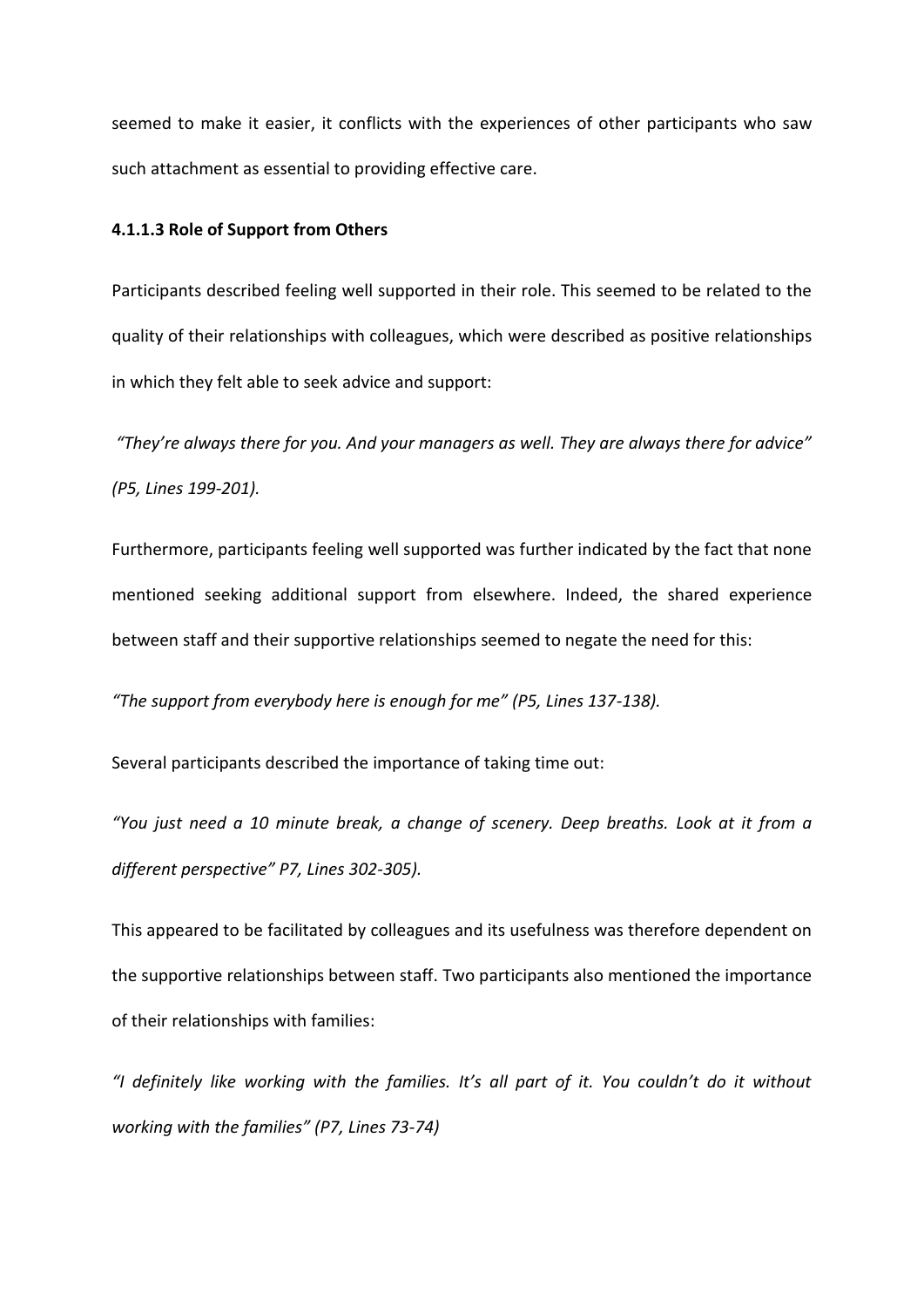For one participant in particular the relationships she established with families were described as equally important as those she developed with clients themselves.

#### **4.1.2 Theme 2: Something Special about the Role**

Participants indicated that there was something special or unique about their role. Linked with this was a personal commitment to it and an inability to imagine doing another vocation.

#### **4.1.2.1 Feeling Important**

Over half of the participants seemed to perceive themselves as an expert in their role. This appeared to be related to a perception of themselves and their expertise as important in the overall care of people with dementia. One participant in particular indicated that her knowledge and expertise was at times superior to that of other professionals:

*"We have quite a few people as well I've noticed here that are in* my *opinion misdiagnosed. You know… a lot of GP's and that will say "she's got dementia" well not necessarily. There can be lots of other reasons" (P2, Lines 85-88).* 

This participant indicated that the nature of her role meant that she was in a better place to understand and diagnose dementia than other professionals working with people with dementia in different contexts. However, all other participants who referred to themselves as experts did so in a context that was appropriate to their role rather than relating to a task ordinarily conducted by other professionals. Linked to this sense of expertise was the idea alluded to by two participants that it takes a certain kind of person for the role: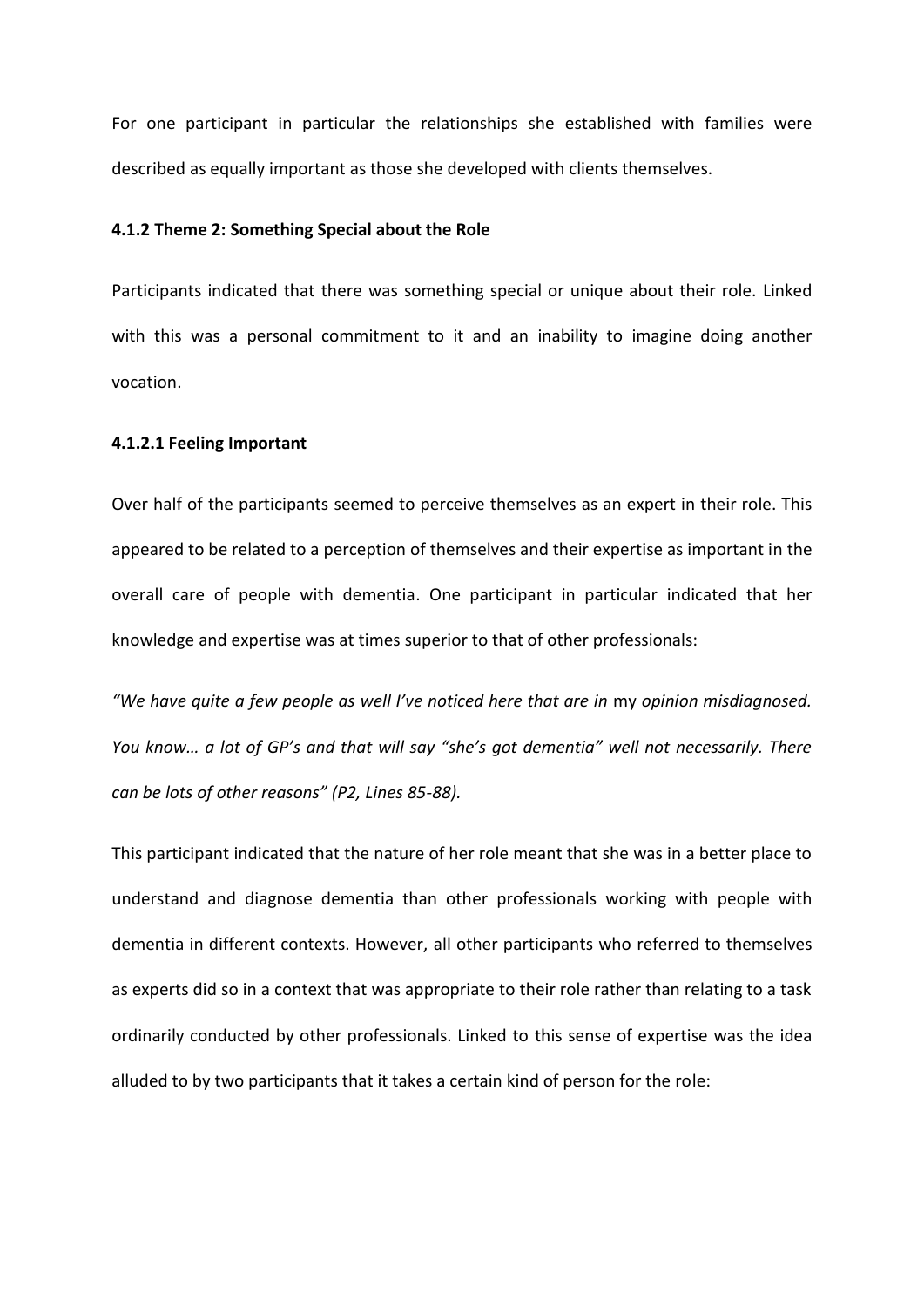*"You have to have something somewhere. I don't know what it is. But this magic ingredient, not a lot of people seem to have it" (P2, Lines 267-269).* 

This participant appeared to feel that only a special kind of person, possessing certain unspecified qualities, was right for the role. This therefore seemed to link to feeling important, as she saw herself as being one of only a few people with the right skills and aptitude for the job. For many participants the idea that they were making a positive difference seemed to contribute to a feeling that both they and their job were important:

*"I like to think that we do make their lives a bit brighter" (P1, Line 385).* 

For example, participants described making a positive contribution through small gestures such as engaging clients in activities, making them laugh or offering reassurance. Furthermore, three participants mentioned receiving praise from families:

*"Their family come in and say "oh P1 they look beautiful" or whatever, I love that. I love that bit of the job" (P1, Lines 109-110).* 

This praise appeared to make participants feel valued and seemed to act as evidence of their important role. It is possible that praise from families was deemed important because it is not always possible for clients to provide such feedback, particularly in the later stages of dementia. This would therefore highlight the importance of positive feedback from families in boosting participants and reinforcing the importance of their role.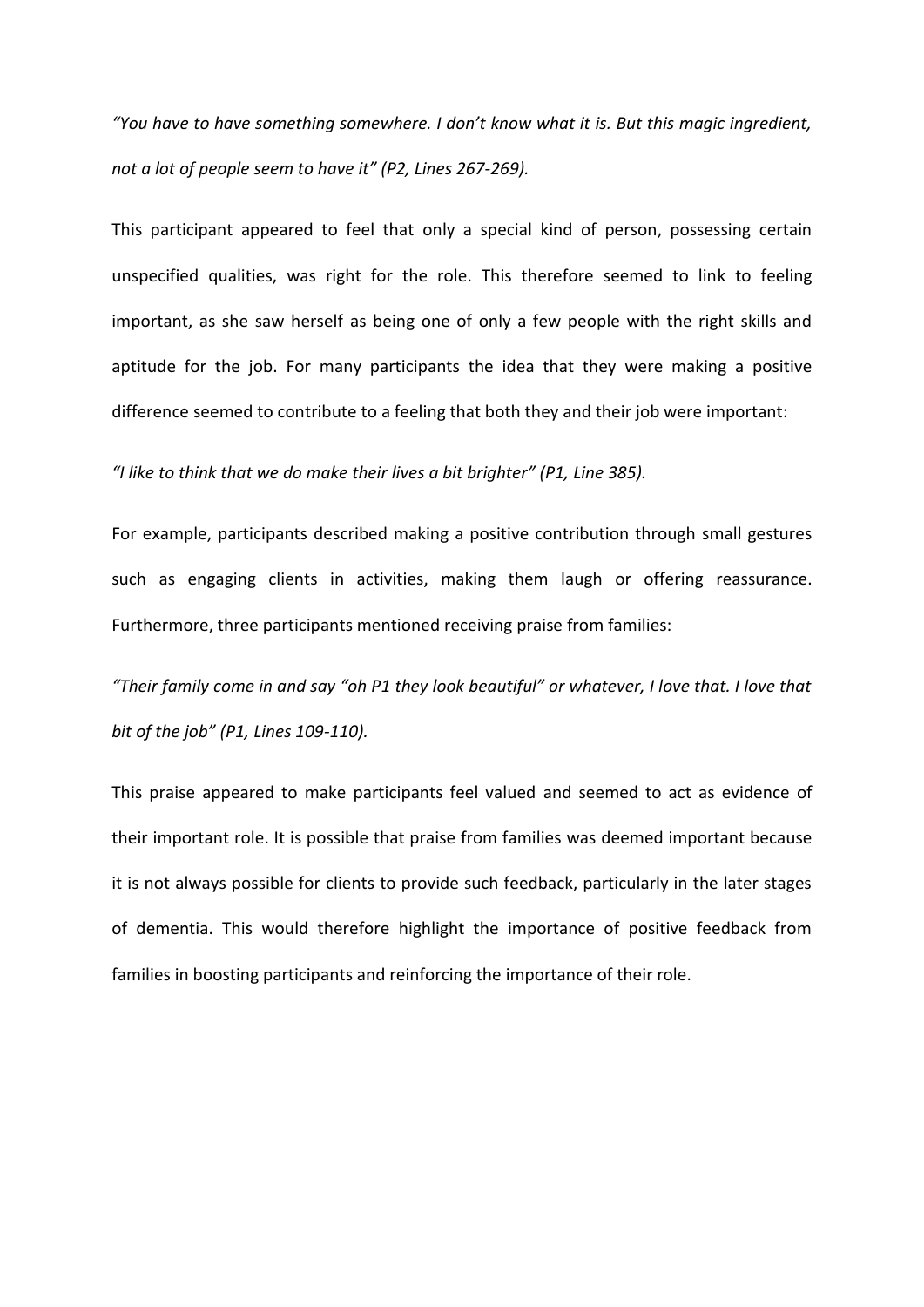#### **4.1.2.2 Rewarding Role**

Six participants indicated that their role was particularly rewarding and that they felt privileged to work with people with dementia in this setting. Indeed, several participants described being unable to imagine doing another role:

*"Working with people with dementia is one of the best jobs that I think anyone could have. Obviously that's just me personally… [laughs] but I just wouldn't do anything else" (P5, Lines 289-291).* 

Furthermore, six participants described feeling privileged to provide end of life care, indicating that there was something special about caring for clients at this time:

*"We care for them all the time, I know that. But it's that final journey isn't it?" (P1, Lines 199-200)*

Participants appeared to gain satisfaction and reward from providing end of life care and it was seen as an immensely important time; more crucial to do "correctly" than other aspects of their clients' care. It is possible that participants felt a greater sense of responsibility because there is only one opportunity to get it "right".

*"It's just nice that we can at least carry out their wishes and it's what they want and what the whole family want as well" (P4, Lines 444-445).* 

Participants seemed to enjoy meeting the needs of both clients and their families. However, they also seemed to feel a pressure to get it "right" and to make the experience easier for families; particularly when considering that the majority elect for end of life care to be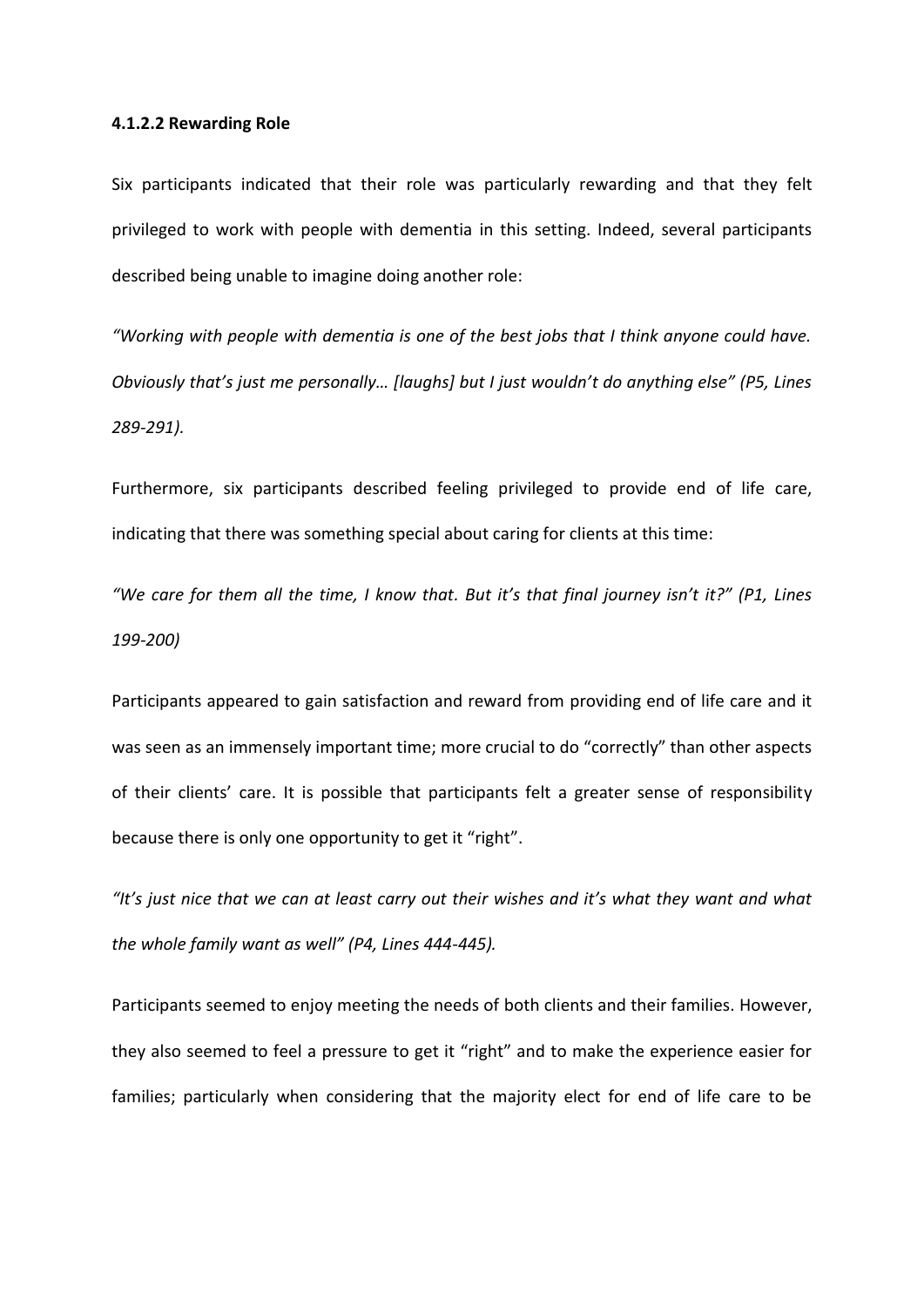provided at the residential home rather than elsewhere. Participants also saw other aspects of their role as rewarding, such as gaining insight into clients' lives:

*"I find it a privilege to learn about people's history. To go through people's photographs. Because some people are quite private and they won't always allow you to do that. But I find it quite a humbling experience and a privilege" (P4, Lines 649-652).* 

They appeared to feel honoured to be entrusted with such sensitive and private information. It seemed to further highlight the strength and depth of their relationships with clients and to contribute to participants' sense that their role was special. Seven participants described enjoying noticing little things that clients do, indicating that these experiences were a source of pleasure:

*"Just simple things… you might see them pick up a paintbrush… or even just playing with a pack of cards. Whatever they're doing with it it's just moments like that that are quite nice" (P4, Lines 253-255).* 

Furthermore, they also expressed satisfaction when they could make a positive difference: *"If I can make one person smile in a day then I know I've done my job properly. And that's what it's all about for me" (P1, Lines 377-378).* 

Participants seemed to perceive this as a valued part of their role. It appeared to be linked to the idea that their role was a privileged and rewarding one whereby they not only witnessed special moments in their clients' lives but also contributed towards these.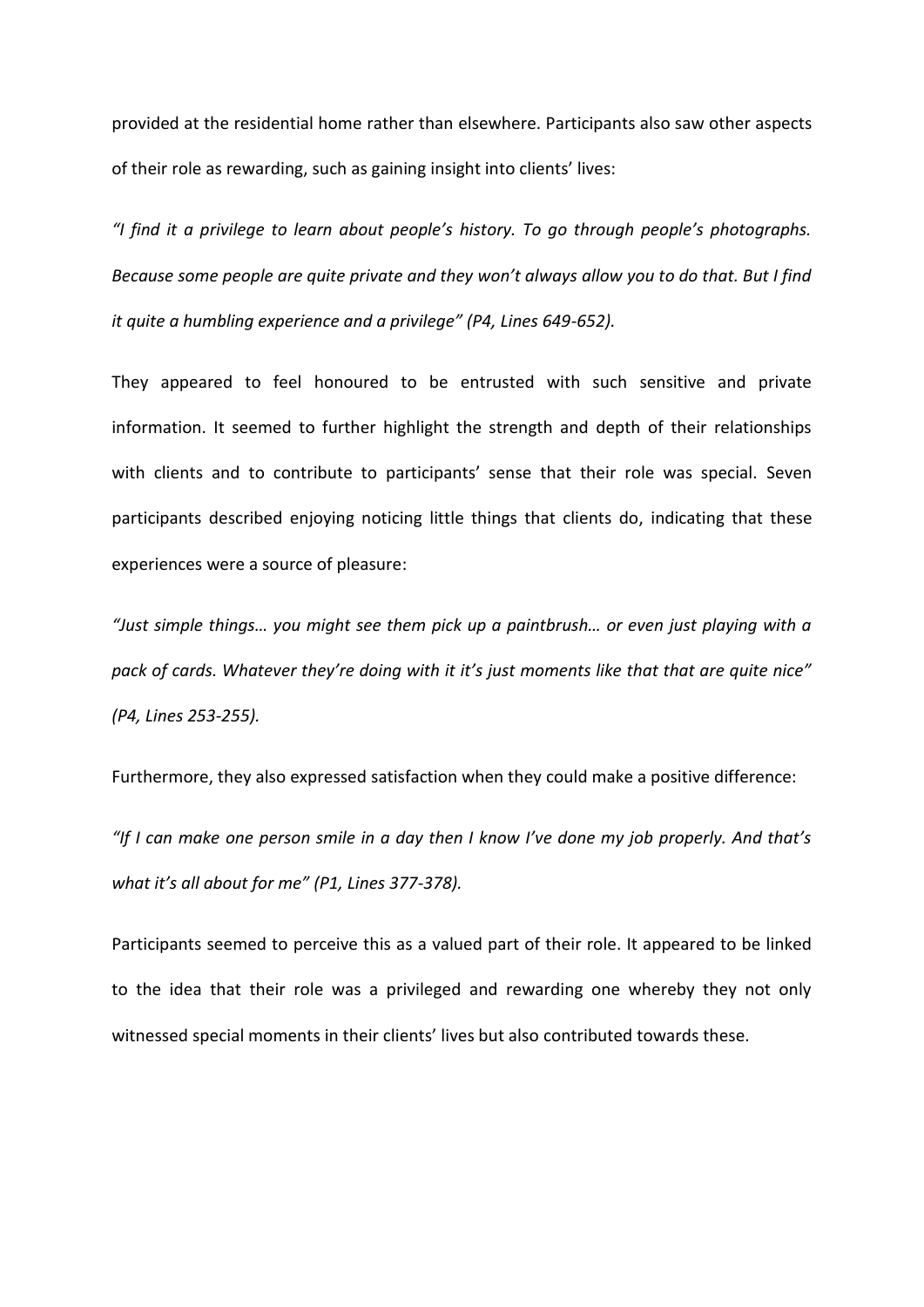#### **4.1.2.3. Personal Commitment to the Role**

Participants indicated that the positive aspects of their role outweighed its negatives. They seemed to want to give a positive impression, with any negatives played down or not afforded as much importance as more positive experiences:

*"I don't think there's much negative. I think it's a lot of positive. I think it gives a lot of positive feelings. I can't… I couldn't think of anything really… I can't think of anything really negative" (P4, Lines 576-578).* 

This wish to portray their role in a positive light appeared to reflect a sense of pride and responsibility for giving a positive impression. Although participants acknowledged experiencing negative emotions relating to their role, they tended to brush these aside, indicating that positive feelings carried more weight:

#### *"The positive feelings outshine the negative ones" (P5, Lines 252-253).*

Participants seemed so committed to their role that they were happy to withstand any negative feelings. Additionally, two participants indicated that their commitment went beyond the call of duty:

*"We're supposed to start at half past 7 so I come in about ten past 7, put the porridge on" (P1, Lines 30-31).* 

Another participant reported taking clients out whilst on their break. They seemed to take their role so seriously that they continued to care for clients in their free time. Going the extra mile in this way seemed to link to their attachment and commitment to clients, in that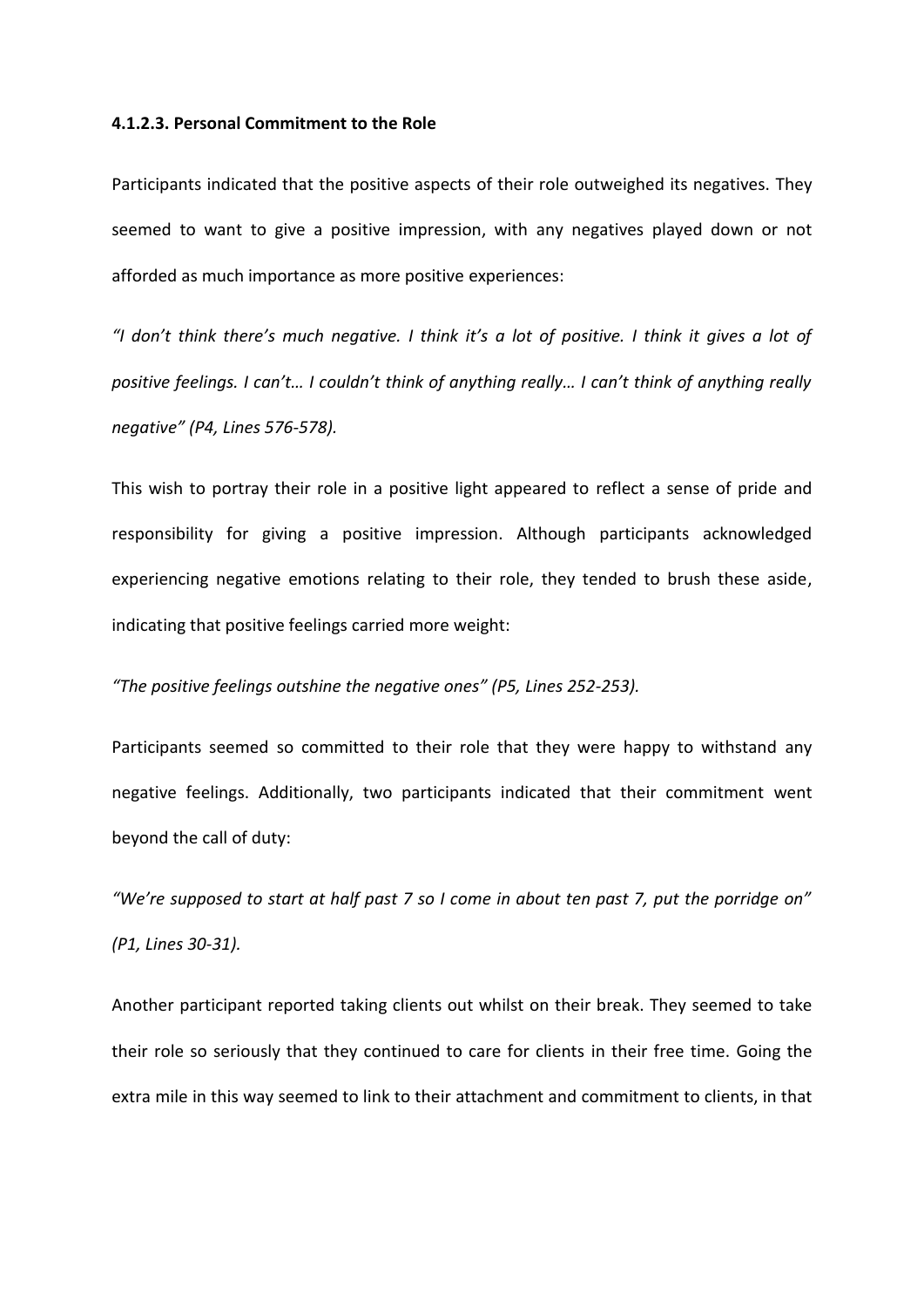they felt a sense of responsibility towards them even when they were not working. In contrast, participants also alluded to a sense of 'forced' commitment:

*"If somebody doesn't turn up on that shift then you know you really do have to stand in on that shift if nobody else will" (P1, Lines 149-150).* 

It seemed that participants felt they had no option but to step in during colleague absence despite their responsibilities outside work. Furthermore, one participant seemed to feel a sense of responsibility even when she was at home:

*"Even when you're not on shift you might end up coming in for any reason" (P8, Lines 30-31).*

These extracts highlight the different experiences among participants. Indeed, whilst some portrayed their commitment positively as a choice, others felt it was imposed upon them. Furthermore, two participants expressed their anger about how clients were treated and their passion for advocating for them:

*"I still don't feel that people with dementia are treated equally in a lot of aspects. Because I've yet to meet someone with dementia who can't make some kind of decision. You know… even a basic… you know what to eat. They can all do it to an extent. Some more than others. And they're not always given that chance. That I don't like" (P2, Lines 247-251).* 

This appeared to link with their sense of commitment as they seemed to feel responsible for doing this and saw it as important to their role.

#### **4.1.3. Theme 3: The Other Side of Caring**

Participants commented on the more difficult aspects of their role; including the challenges faced and the impact on their thoughts, feelings and emotions.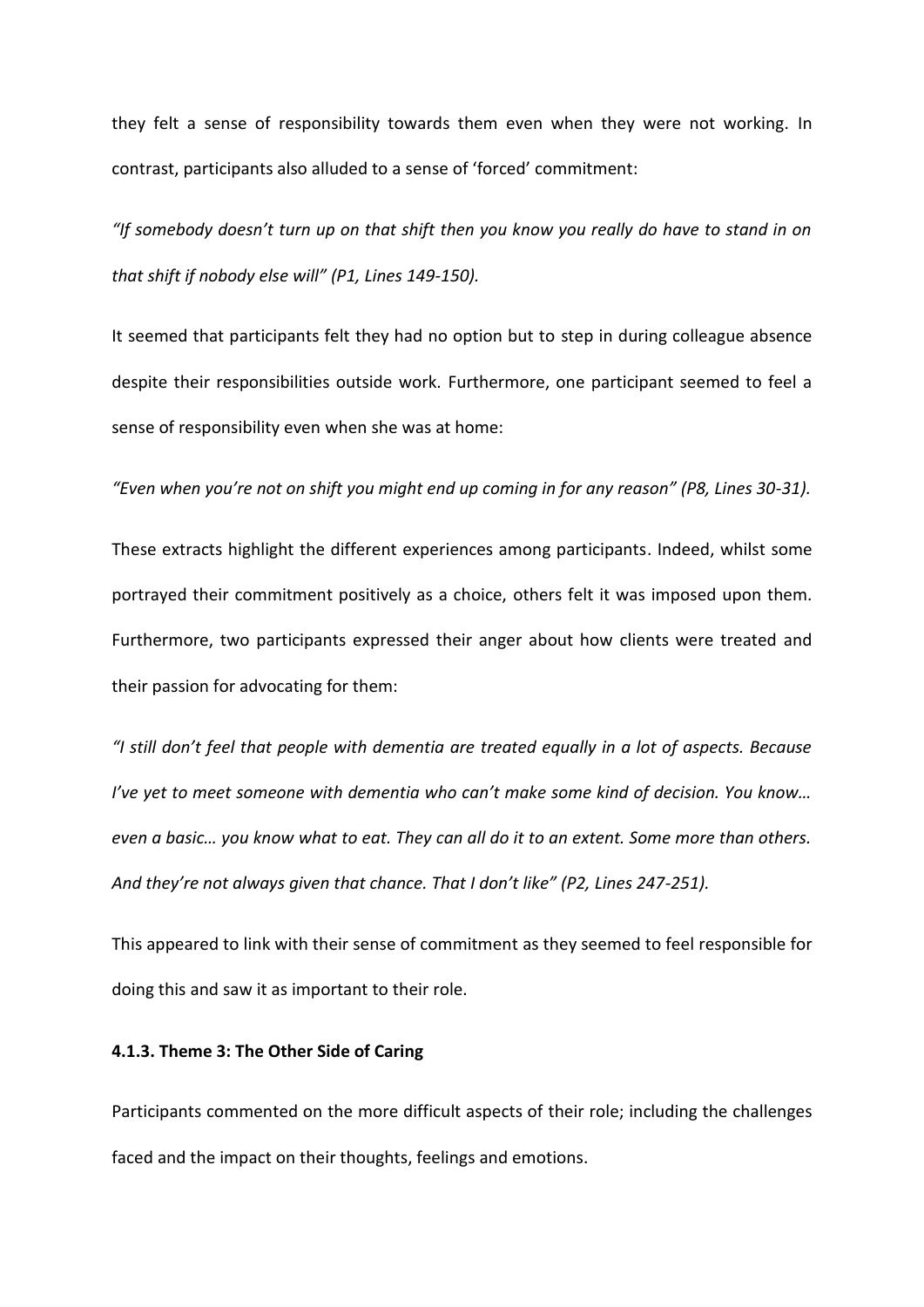#### **4.1.3.1 Conflicts with Usual Caring Role**

It seemed participants experienced great frustration and discomfort when unable to make their clients comfortable:

*"You're just trying to make them comfortable. But if they're not comfortable then that's when it's a bit heart-breaking" (P5, Lines 188-190).* 

It appeared that being unable to support clients in the way they wanted resulted in a conflict; apparently challenging their sense of role identity, which appeared to include trying to make a positive difference. Related to this, two participants stated they had wondered whether they could have done anything more:

*"I sort of think to myself you know "am I… am I doing enough?" or "should I have done this?" Erm… and sometimes I'll question myself. You know "am I doing the right things here?"" (P4, Lines 626-630).* 

It is possible that because of their supportive role, being unable to help meant that they assumed they had not fulfilled their role adequately rather than that there was simply nothing else they could do. Therefore, this indicated that participants experienced a conflict in comparison to their usual caring role. Three participants also expressed how difficult they found witnessing clients' deteriorating:

#### *"The deterioration…Just seeing them go… every day just a little bit" (P6, Lines 157-158)*

It appeared this was related to their attachment to clients and also represented a frustration at being unable to prevent the deterioration or alter its course. It seemed to be indicative of a conflict between their usual role to help clients feel better, and situations in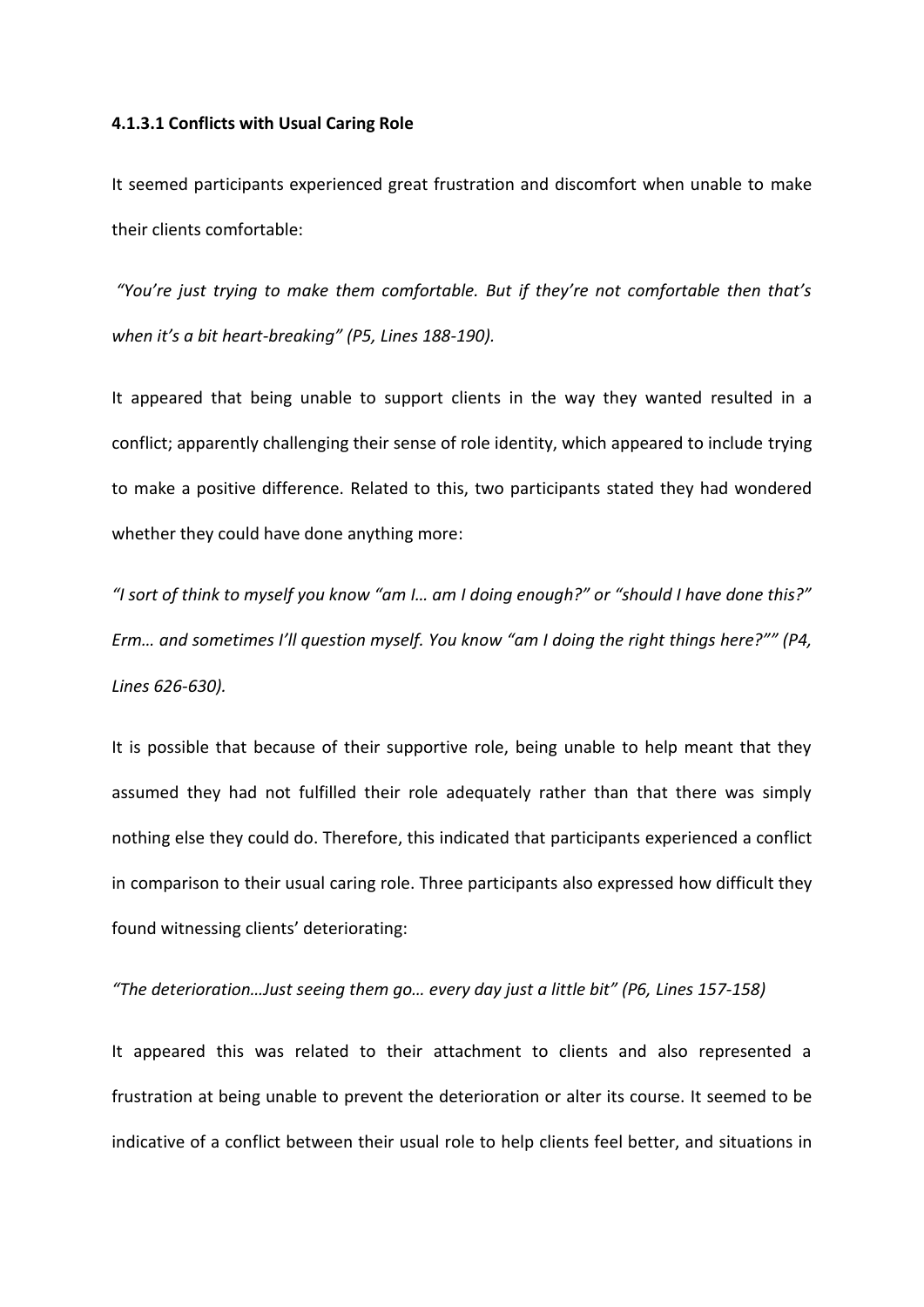which they were unable to do this. Furthermore, participants expressed frustration when administrative tasks took priority over direct client care:

*"I wish I could spend my whole day with them. But unfortunately I can't because of paperwork and horrible things like that" (P2, Lines 208-209).* 

This seemed to create a conflict with respect to participants' usual caring role because administrative tasks were generally regarded as less important. It appeared to be difficult to balance time spent on such tasks and time spent directly with clients. Nevertheless, participants implied that direct client contact should take priority over administrative duties.

#### **4.1.3.2 Dealing with Emotions**

Participants described their role as both physically and emotionally draining, and reported experiencing a range of emotions:

*"You get so many emotions. So many. It's… half the time you probably don't even notice them because it just sometimes can be continuous. You know swapping from one to another…" (P2, Lines 389-391).* 

For this participant in particular it seemed that coping had become second nature:

*"Probably because I've been doing it so many years… erm… perhaps I don't know… you don't get immune to it but you just cope without realising that you're coping" (P2, Lines 415-418).* 

She acknowledged that her length of experience had possibly made it easier to deal with the emotional impact. Indeed, two other participants indicated that their experience had helped, particularly in relation to end of life care: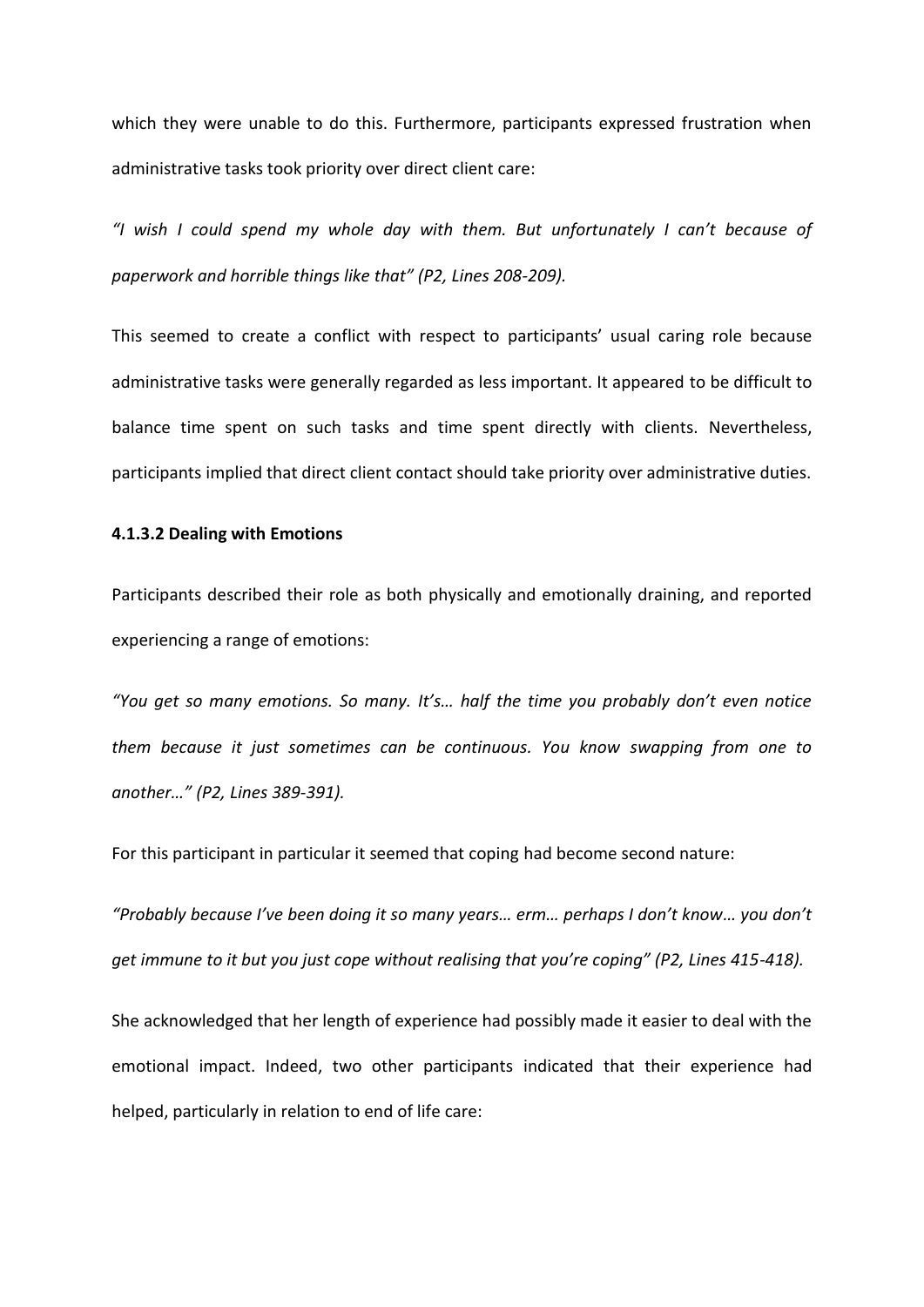*"It was every time that I was on shift and… so I had to deal with it and I think that's why I got so used to palliative care" (P1, Lines 241-242).*

Furthermore, two participants expressed that their training had helped:

*"The training that we have is very good. It's brilliant. And it does get you prepared" (P8, Lines 255-256).*

However, other participants sought reassurance to help cope with the challenges of the role:

*"You get that sort of positive bit of feedback so that a lot of the time it does actually make you feel better. You think "actually yea… it's not that bad. I don't need to be worrying"" (P4, Lines 738-740).* 

It appeared that participants were comforted by positive feedback and reassurance from others. However, half indicated that they should just carry on despite their emotions:

*"We're seeing… residents where they can be very rude. Very very nasty. But like I said that is just part of their condition. You don't take it personally. You… you do deal with it" (P4, Lines 392-394).* 

These participants seemed to believe that their supportive role meant they just had to deal with clients' behaviour and their associated feelings. They appeared to feel that these emotions were to be expected and therefore not valid or worthy of attention. Their comments gave the impression that whilst their clients needed emotional support, they themselves did not have the same right.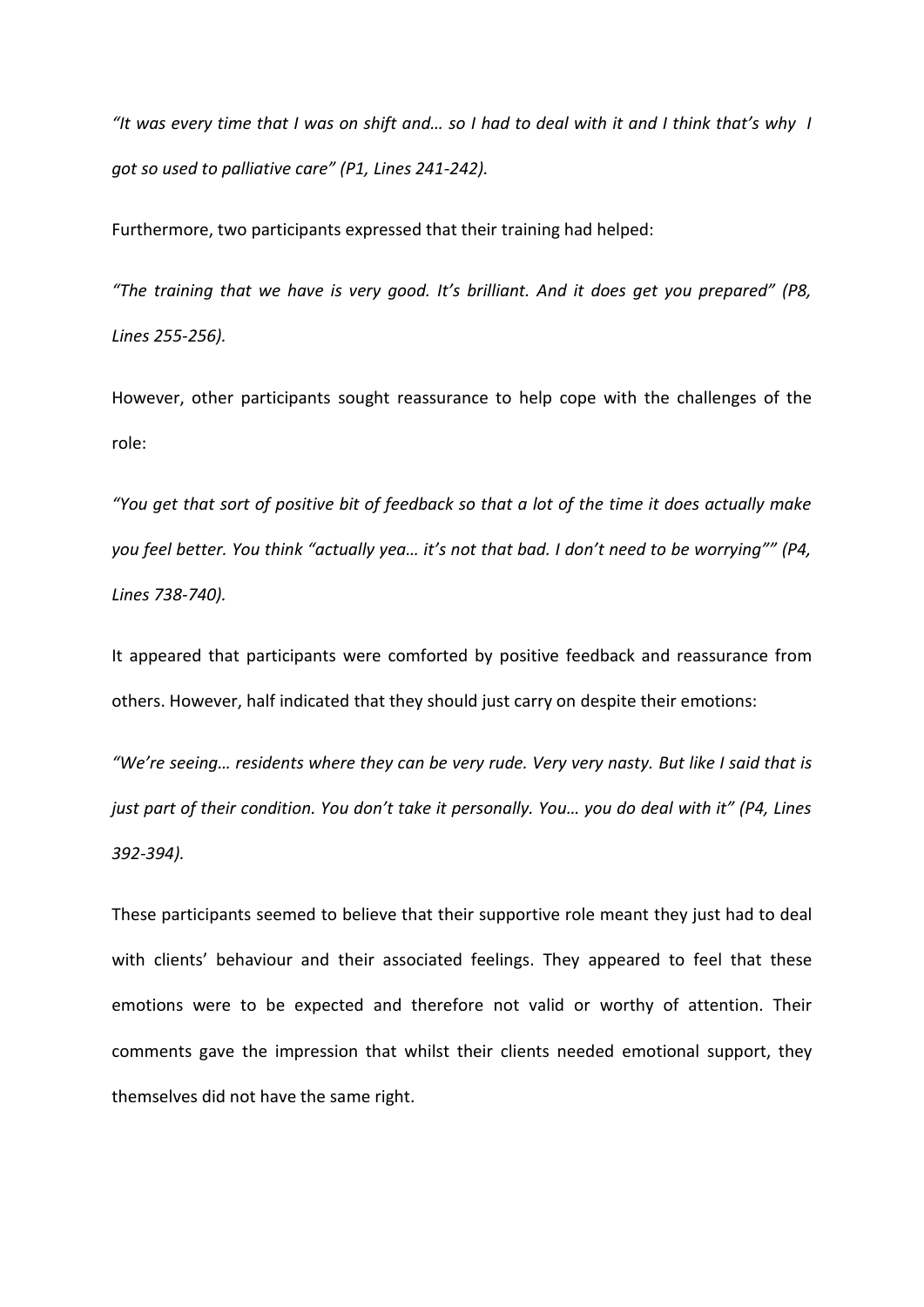#### **4.1.3.3 It Makes You Think**

Three participants commented that their work had challenged their preconceptions about older people and people with dementia:

*"I used to have the impression that old people are a bit… stuck in the mud" (P4, Lines 667- 670).* 

They indicated that their perceptions had changed positively since working in this setting. However, some participants reported finding it difficult and upsetting to envisage themselves as clients and to contemplate having dementia:

*"You just think "how could you just forget that if you do it every day?" (P5, Lines 230-231).* 

Nevertheless, two participants indicated that they felt that people with dementia cannot be truly happy or that their quality of life is somehow worse than other people:

*"Hopefully they can lead... well it is a normal life... as possible" (P4, Lines 170-171).*

Furthermore, two participants expressed that they did not want to have dementia in the future:

*"I don't particularly want to end up that way" (P3, Lines 267-268).* 

It appeared that although they did not want to envisage having dementia, their role nevertheless made them consider this possibility. Indeed, two participants described drawing parallels with their own life: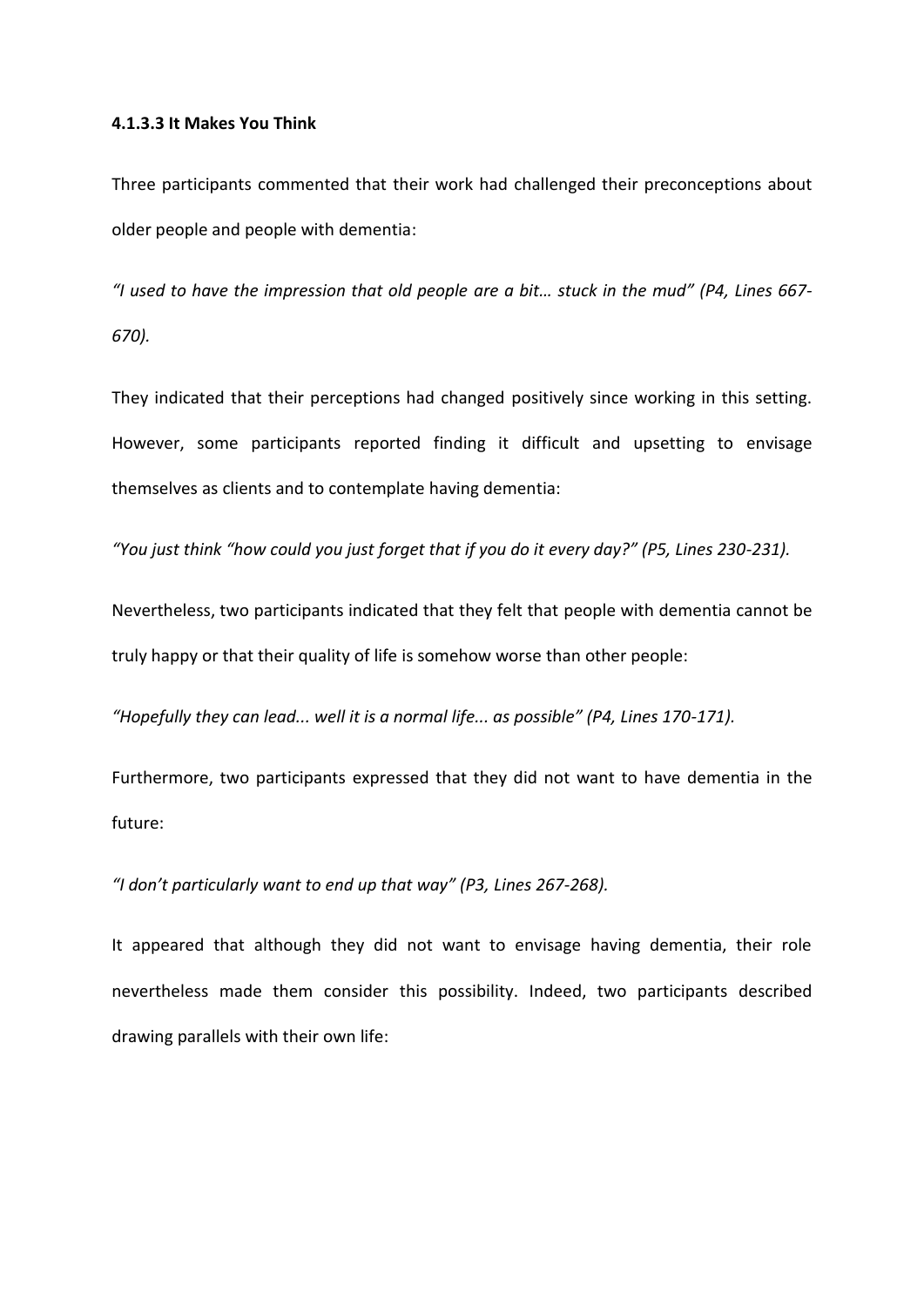*"Scary. When you think about what's ahead [laughs] and you think "I wonder whether I'll ever end up like that. I wonder what my family would be like, my children, if I was like that?" It makes you think. (P7, Lines 224-226).* 

Their experiences seemed to give new meaning to what participants might expect from later life in comparison to what they might have envisaged prior to working in this field, in that they had to confront the future possibility of dementia whether or not they wanted to do this.

#### **5. Discussion**

#### **5.1 Discussion of Study Findings**

Data analysis revealed three superordinate themes. The first theme '*importance of relationships'* referred to the importance of participants' relationships with clients, colleagues and families as well as their attachments to clients. Forming relationships with clients and families was considered extremely important, consistent with previous research in which staff working with people with dementia have described such relationships as essential to person-centred care (Edvardsson, Fetherstonhaugh & Nay, 2010). Participants generally viewed attachment to clients as inevitable and important for quality care but nevertheless acknowledged the emotional difficulty this could cause. However, one participant did not feel the same attachment, highlighting differences in participants' relationships with clients. It is possible that not forming attachments may have acted as a protective mechanism for this participant. Interestingly, it has been suggested elsewhere that such detachment or emotional distancing from clients by healthcare professionals can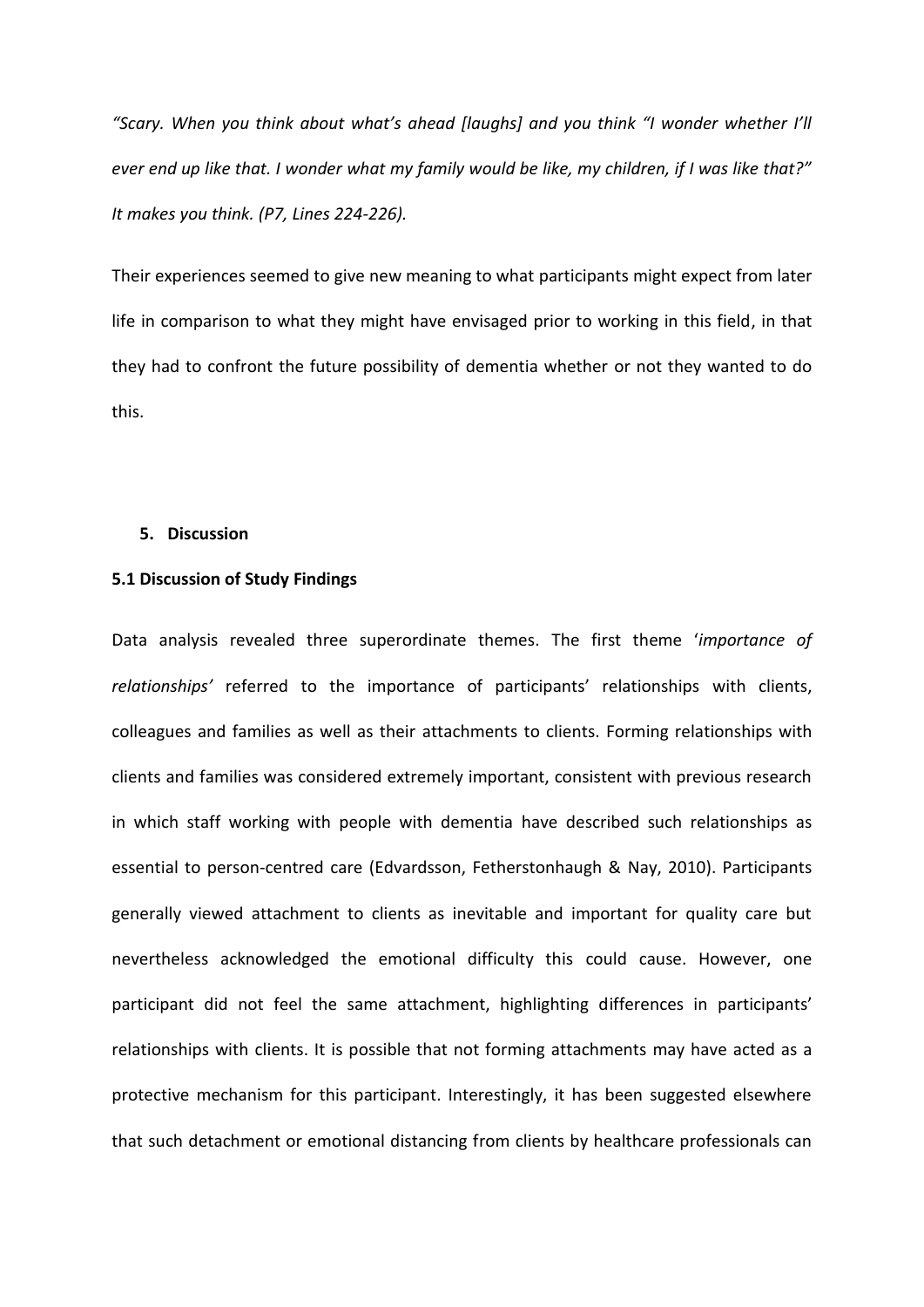help them carry out their role (Oakley & Cocking, 2004). Indeed, in a recent study researchers found that although care home staff caring for people with dementia at the end of life found it difficult to remain detached, they did so to protect themselves from grief (Vandrevala et al., 2016). Furthermore, participants described relationships with colleagues as a significant source of support. This is consistent with previous research conducted in inpatient settings, which indicated that relationships between staff acted as an important coping mechanism (Schneider, Scales, Bailey & Lloyd, 2010).

The second theme '*something special about the role'* referred to the rewarding aspects of participants' role such as making a difference and feeling important, and their commitment to their job. Overall, participants gave very positive accounts of their experiences and tended to minimise the negative aspects of their work. This is consistent with previous research which found that healthcare assistants working with people with dementia in inpatient settings used, in addition to other positive coping strategies, a psychological strategy they termed 'desensitisation' to tune out negative stimuli whilst focusing on the rewarding aspects of the role to enable them to work effectively (Schneider et al., 2010, p.44). Participants in the present study appeared to gain a sense of pride and enjoyment from their work and indicated that it was both rewarding and satisfying. Furthermore, participants' commitment to their role and inability to imagine doing another vocation seemed to further reflect their satisfaction. These findings are consistent with previous research indicating that staff working with people with dementia in long-term care report good levels of job satisfaction. For example, in one study employing a staff satisfaction questionnaire scores were clustered around the middle to high end of all subscales; indicating good levels of job satisfaction (Moyle, Murfield, Griffiths & Venturato, 2011).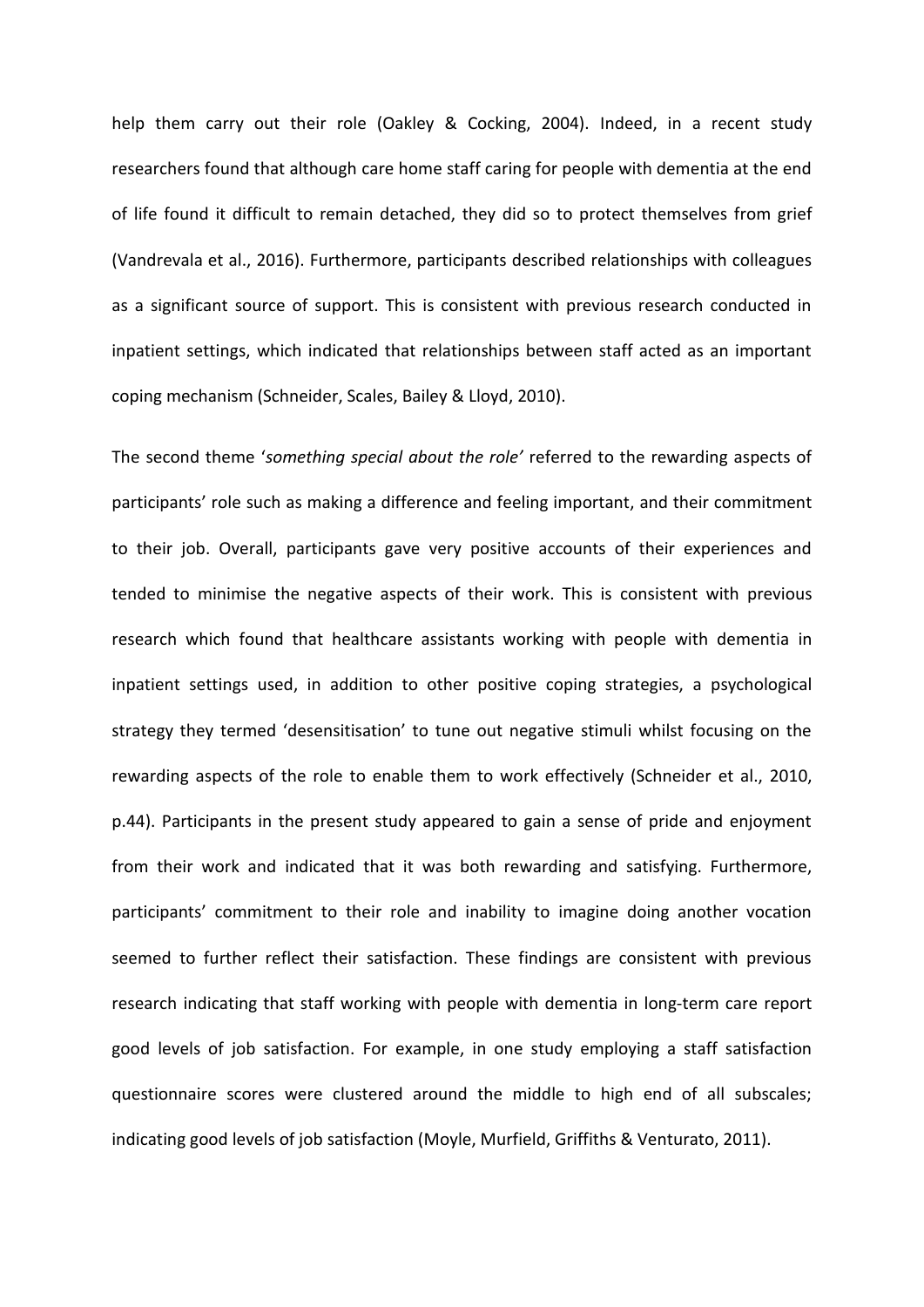The third theme, '*the other side of caring'*, referred to the more difficult aspects of participants' role including conflicts with the caring role, dealing with difficult emotions and facing the reality of dementia. Despite these challenges participants generally indicated that their emotional responses were not important to address but rather an expected part of their role. Indeed, participants did not mention seeking specific support to help them cope with the emotional impact of the work. This finding may be partly explained by participants' supportive relationships with their colleagues; consistent with previous research which found that staff managed their emotional responses by seeking support and comfort from their colleagues (Schnieder et al., 2010). It may also simply reflect participants' expectations of their role, as suggested above, however; it is noteworthy that research elsewhere found that care assistants were less likely than nurses to use positive coping strategies (Margallo-Lana et al., 2001).

#### **5.2 Clinical Implications**

The findings highlighted that participants not only valued their relationships with clients, families and colleagues but viewed them as essential to care provision. This suggests that care staff should be encouraged to build strong and supportive relationships within their role. However, managers must also recognise that staff may become attached to clients and therefore find the emotional impact of their loss or death difficult, highlighting the importance of staff having access to adequate sources of support. Additionally, participants were clearly very motivated to engage with clients and keen to make a positive difference. However, some commented negatively about administrative tasks taking over. Therefore, in order to improve the quality of care for people with dementia and their families, as well as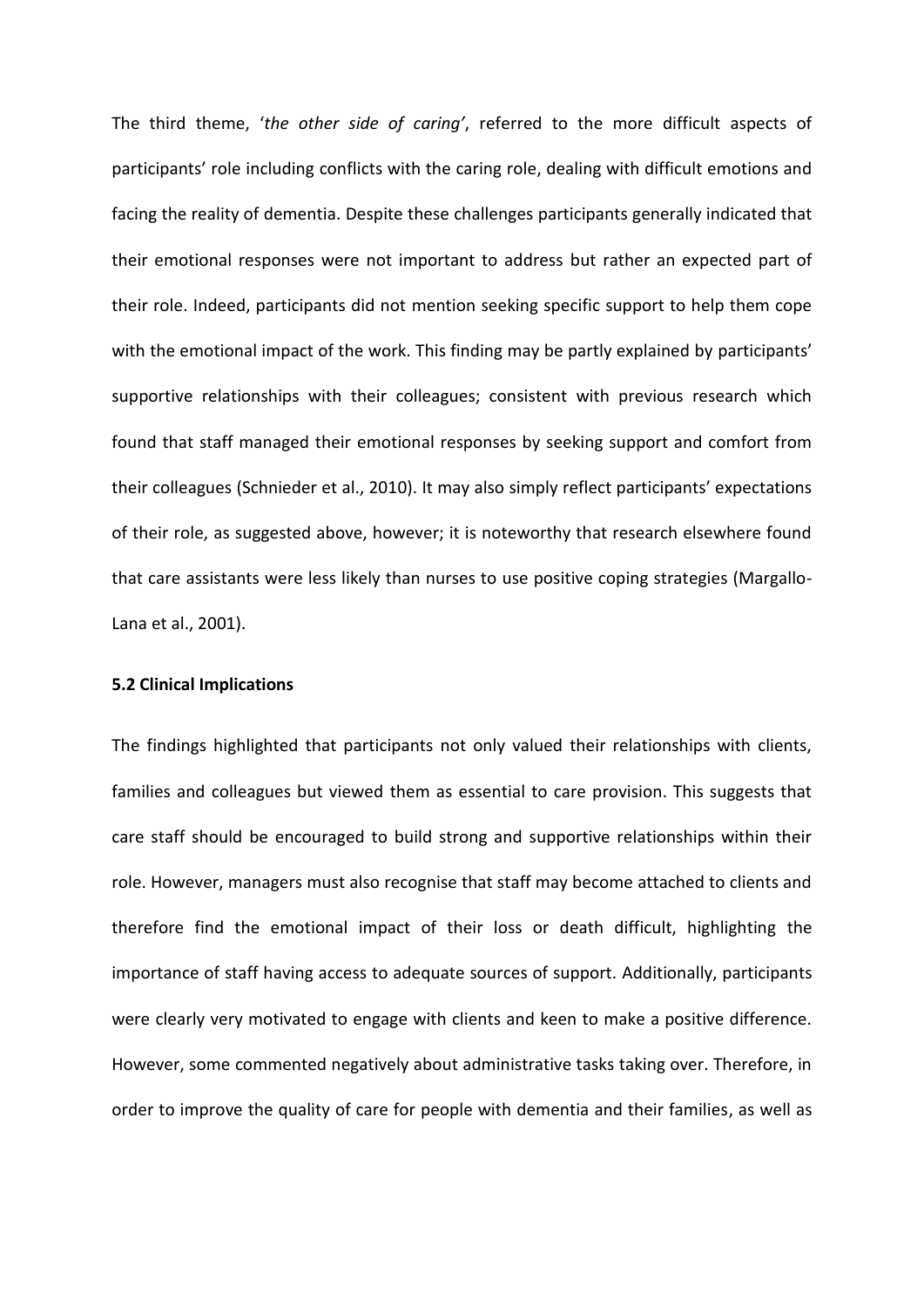staff satisfaction, the balance between direct contact and administrative duties could be reviewed when planning dementia care in such settings.

Furthermore, participants tended to disregard their feelings and in particular any difficult emotions experienced. Nonetheless, it is important that staff have opportunities to discuss and process their emotions to reduce any adverse impact on care provision. Managers could model the importance of this and support staff to do so by embedding it into training and practice. For example, this could be facilitated through reflective practice groups or clinical supervision. Although there is limited evidence regarding the effectiveness of reflective practice interventions for healthcare assistants in long-term dementia care there have been positive indications of its usefulness. For example, researchers found that a training programme for ward-based dementia healthcare assistants, which incorporated reflective exercises following self-study modules and 12 facilitated group discussions, had a positive impact on their confidence and competence, with one participant in particular commenting that they had learned to reflect on the potential impact of their actions (Chapman & Law, 2009). Furthermore, researchers investigating healthcare assistants' experiences of dementia care mapping and reflective practice in residential care found that all participants acknowledged the benefits of reflection in order to enhance the quality of care provision (Mansah, Coulon, Brown, Reynolds & Kissiwaa, 2014).

#### **5.3 Study Limitations**

Participants were all White British females whose first language was English. Although the majority of staff working in UK residential care homes are female (Eborall, Fenton & Woodrow, 2010); there is also "a rich nationality and ethnic mix among care home staff, with a high proportion speaking English as an acquired language" (Luff, Ferrerira & Meyer,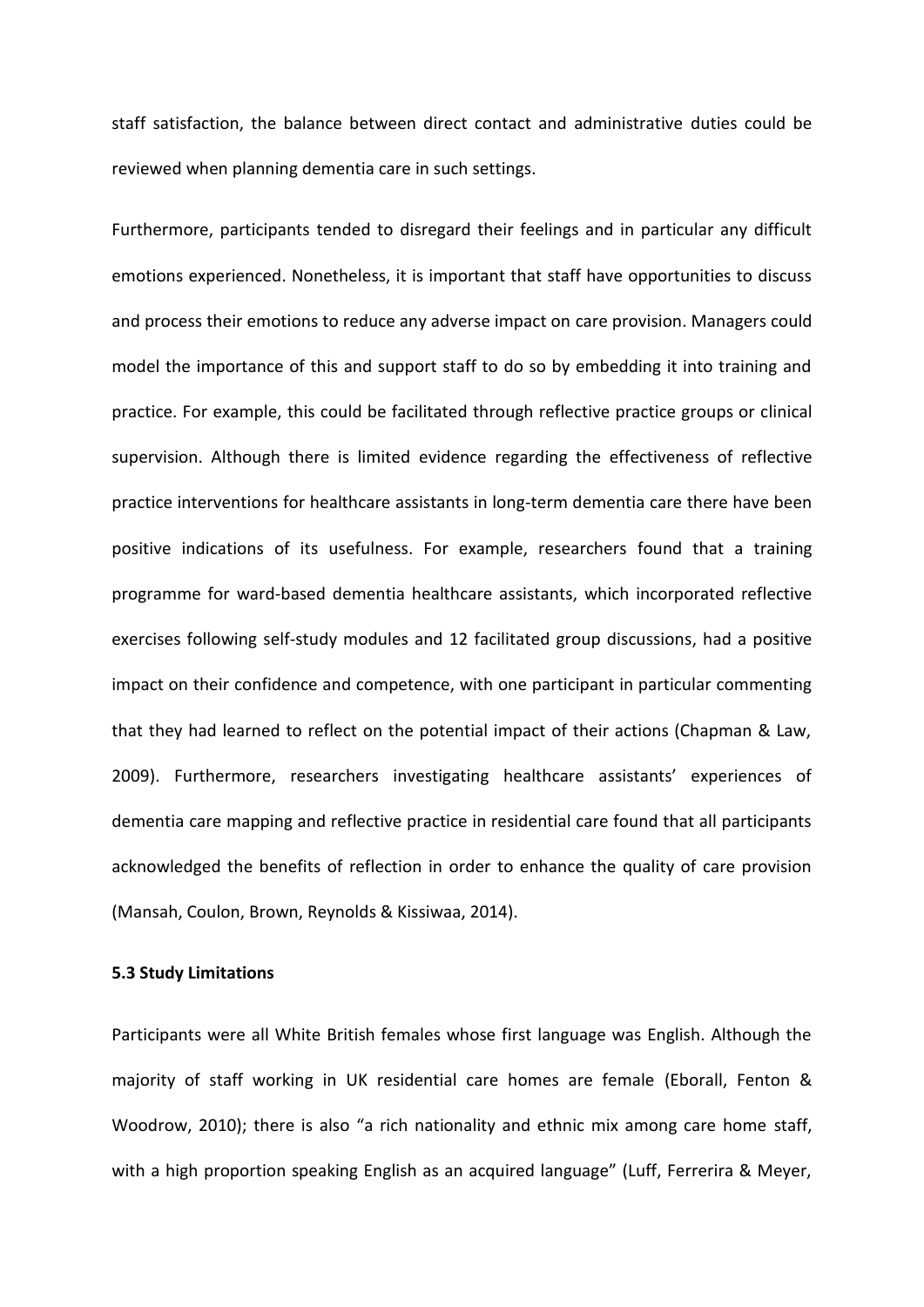2011, p.4). This indicates that the sample was not representative of the general staff population in such settings. Additionally, due to the methodology employed the sample size was small. These sample characteristics limit the transferability of the findings. Similarly, opt-in participation for care home managers and staff could have biased the results towards staff who were more enthusiastic or had more positive experiences. Furthermore, data analysis was conducted at the end of the data collection phase and participants were not asked questions outside the interview schedule. However, it is possible that the study findings may have been enhanced by concurrent data collection and data analysis and by asking follow-up questions to encourage participants to elaborate on certain points raised.

#### **5.4 Future Research Directions**

The study highlighted the paucity of qualitative research exploring the experiences of staff working with people with dementia in residential care homes. Future research could usefully build on these findings by exploring the experiences of qualified nursing staff working in such settings. It is possible that they may have different experiences given the differences in their role, training and educational background. Furthermore, it would be interesting to explore and compare the experiences of staff working with people with dementia in nursing homes or inpatient settings. Future research could also explore the experiences of clients or family carers to ascertain whether their perceptions match those of the participants. Additionally, observational data could be employed to ascertain whether healthcare assistants' perceptions match the care delivered.

Additionally, as the study focussed broadly on healthcare assistants' experiences, future research could focus more specifically. For example, the theme '*the other side of caring'* could be further investigated to clarify the specific aspects of their role that healthcare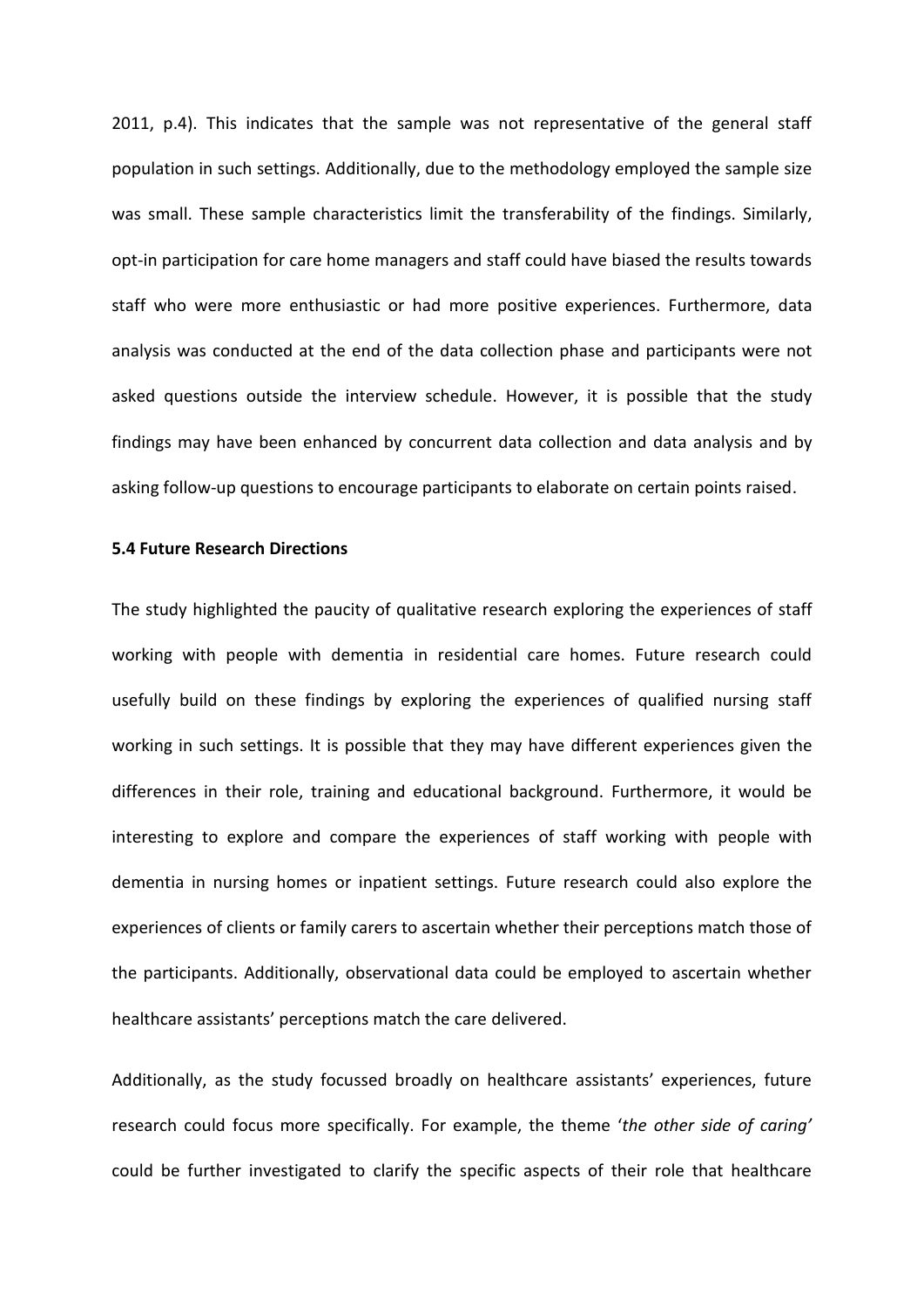assistants find more difficult. As previously highlighted, staff may benefit from clinical supervision or training to help them process their emotional responses. Therefore, further research exploring *difficult* experiences may be beneficial in helping to provide clearer recommendations for staff support.

#### **5.5 Conclusion**

Semi-structured interviews were employed to explore the experiences of eight healthcare assistants working with people with dementia in UK residential care homes. Data analysis using IPA revealed three main themes: *the importance of relationships,* which incorporated their relationships with clients, families and colleagues as well as their attachments to clients; *something special about the role,* which referred to their perception of their role as unique and rewarding, as well as their personal commitment to the job; and *the other side of caring*, which referred to the more difficult aspects of their role including dealing with emotions and conflicts with the caring role. The findings have important clinical implications, particularly regarding the use of clinical supervision and training to help support such staff in providing a high quality of care to people with dementia.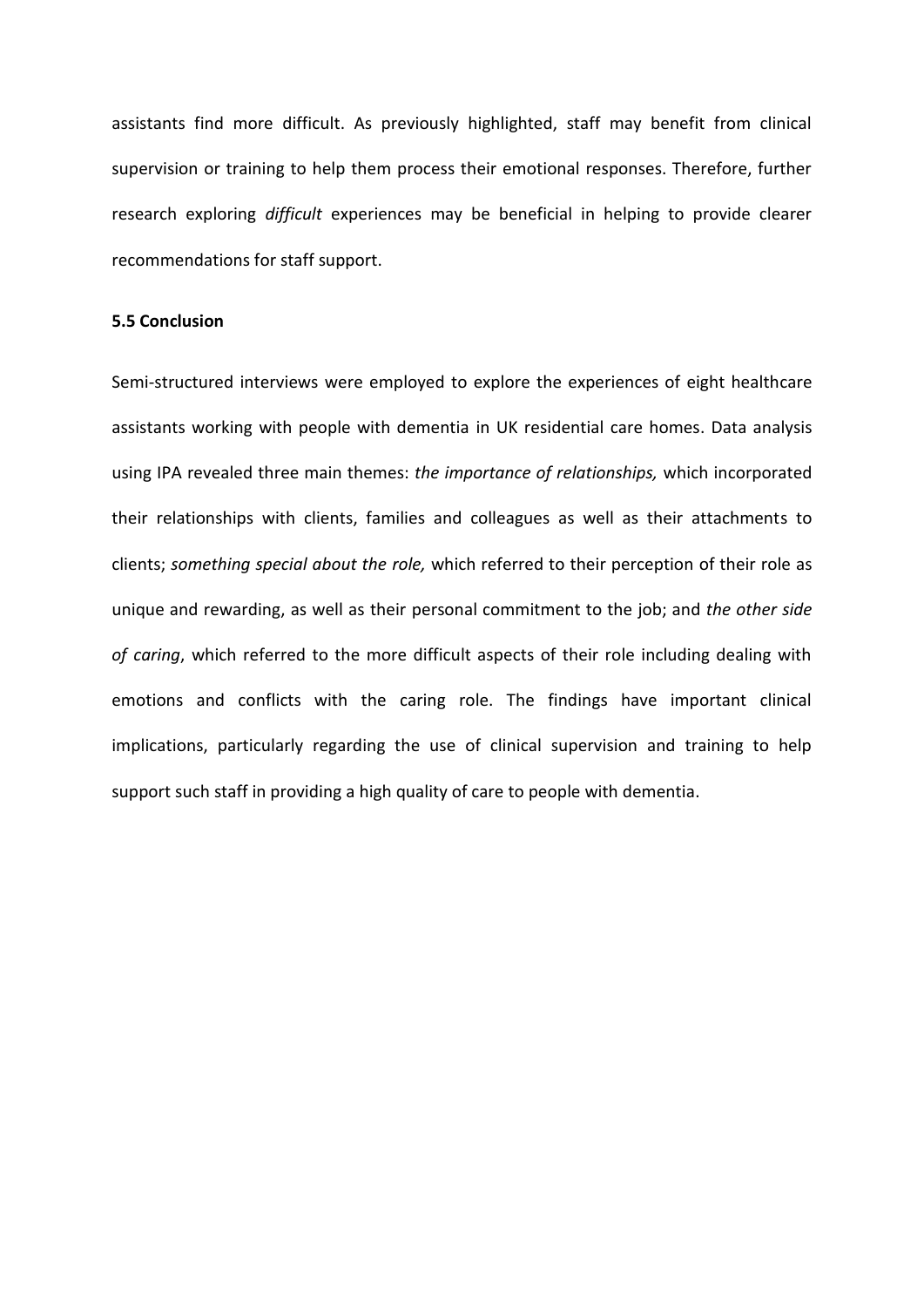## **6. Declaration of Conflicting Interests**

The authors declare that there is no conflict of interest.

#### **7. Funding Acknowledgement**

This research received no specific grant from any funding agency in the public, commercial,

or not-for-profit sectors.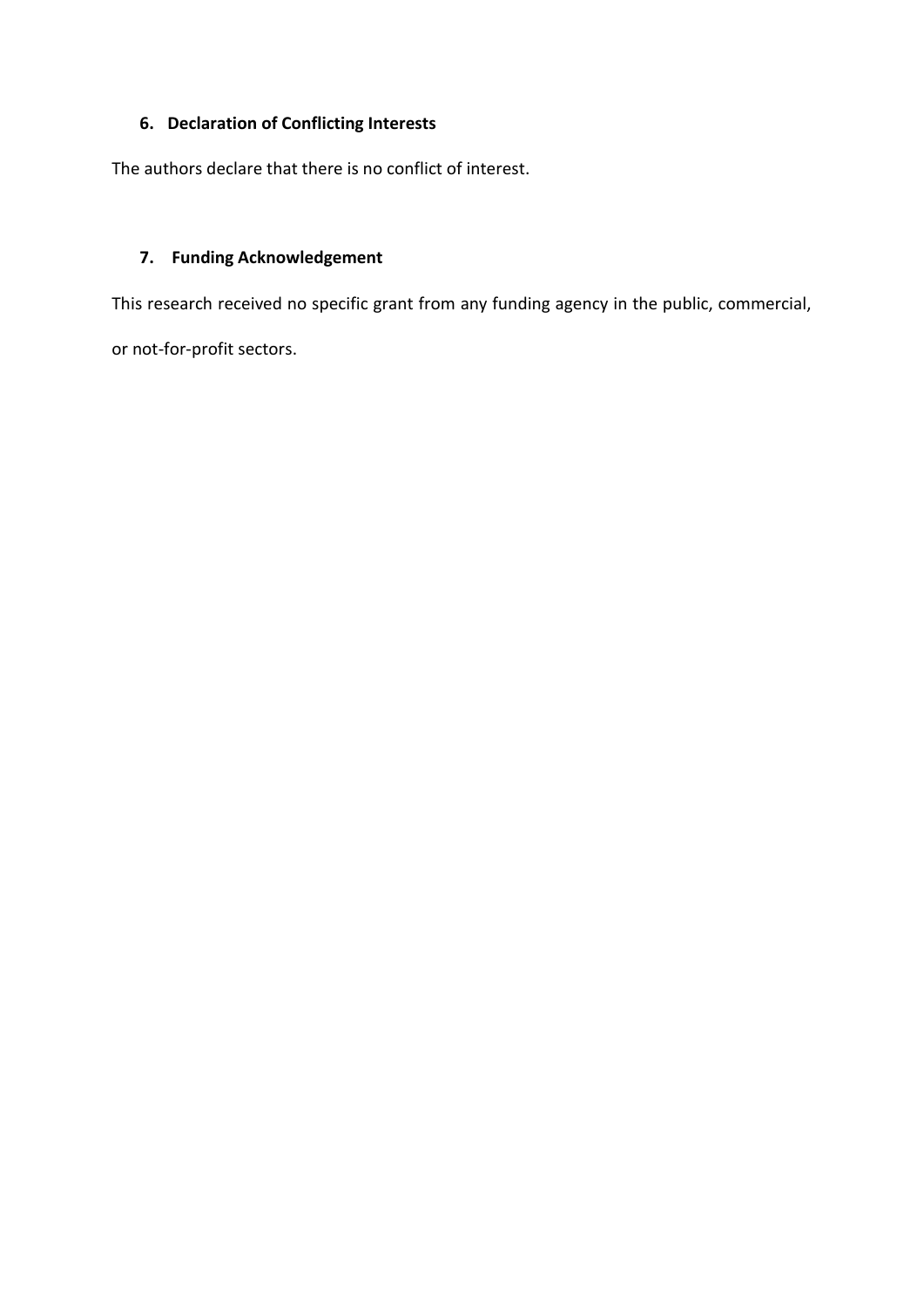#### **8. References**

Alzheimer's Society (2012). *Dementia 2012: A national challenge.* London: Author.

Alzheimer's Society (2013a). *Formal care of people with dementia.* Retrieved April 23, 2015, from

http://www.alzheimers.org.uk/site/scripts/documents\_info.php?documentID=402

- Alzheimer's Society (2013b). *Low expectations: Attitudes on choice, care and community for people with dementia in care homes.* London: Author.
- Braun, V., & Clarke, V. (2006). Using thematic analysis in psychology. *Qualitative Research in Psychology, 3*, 77-101.
- Brodaty, H., Draper, B., & Low, L-F. (2003). Nursing home staff attitudes towards residents with dementia: Strain and satisfaction with work*. Journal of Advanced Nursing, 44*(6), 583-590.
- British Psychological Society (2009). *Code of ethics and conduct: Guidance published by the ethics committee of the British Psychological Society.* Leicester: Author.

British Psychological Society (2010). *Code of human research ethics.* Leicester: Author.

- Bupa (2016). *Types of Care*. Retrieved November 6, 2016, from: https://www.bupa.co.uk/care-services/care-homes/types-of-care
- Care Quality Commission (2013). *CQC care update issue 2: March 2013*. Newcastle upon Tyne: Author.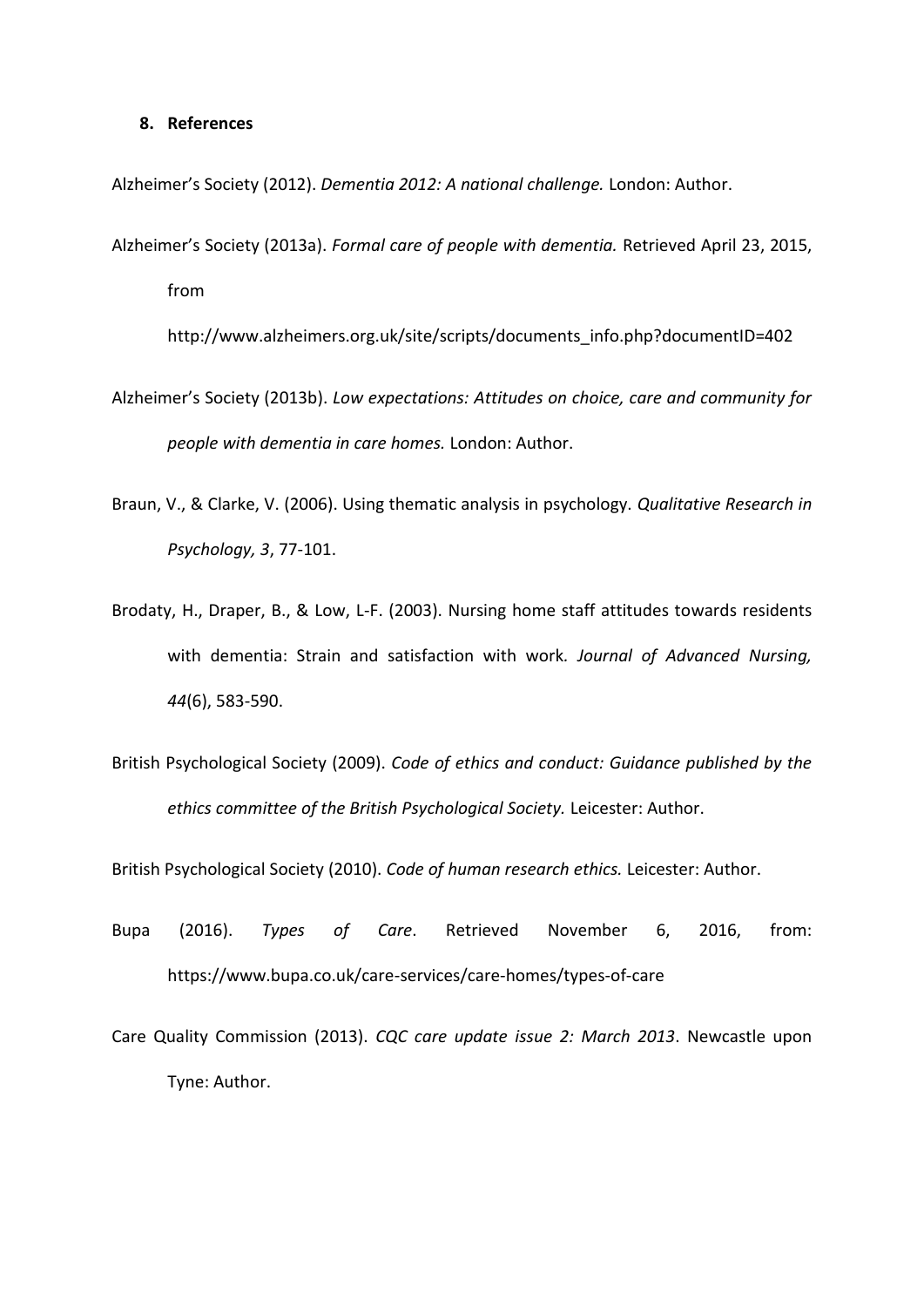- Care Quality Commission (2016). *Care Homes*. Retrieved November 6, 2016, from: http://www.cqc.org.uk/content/care-homes
- Cavendish, C. (2013). *The Cavendish review: An independent review into healthcare assistants and support workers in the NHS and social care settings*. Retrieved November 6, 2016, from: https://www.gov.uk/government/uploads/system/uploads/attachment\_data/file/23 6212/Cavendish\_Review.pdf
- Chapman, A., & Law, S. (2009). Bridging the gap: an innovative dementia learning program for healthcare assistants in hospital wards using facilitator-led discussions. *International Psychogeriatrics, 21*(Supplement 1), S58-S63.
- Department of Health (2015). *Prime Minister's challenge on dementia 2020.* Retrieved March 24, 2015, from [https://www.gov.uk/government/publications/prime](https://www.gov.uk/government/publications/prime-ministers-challenge-on-dementia-2020/prime-ministers-challenge-on-dementia-2020)[ministers-challenge-on-dementia-2020/prime-ministers-challenge-on-dementia-](https://www.gov.uk/government/publications/prime-ministers-challenge-on-dementia-2020/prime-ministers-challenge-on-dementia-2020)[2020](https://www.gov.uk/government/publications/prime-ministers-challenge-on-dementia-2020/prime-ministers-challenge-on-dementia-2020)
- Department of Health (2011). *Common core principles for supporting people with dementia: A guide to training the social care and health workforce*. Leeds: Skills for Care and Skills for Health.
- Duffy, B., Oyebode, J. R., & Allen, J. (2009). Burnout among care staff for older adults with dementia: The role of reciprocity, self-efficacy and organizational factors. *Dementia, 8*(4), 515-541.
- Eborall, C., Fenton, W., & Woodrow, S. (2010). *The state of the adult social care workforce in England, 2010 executive summary.* Leeds: Skills for Care.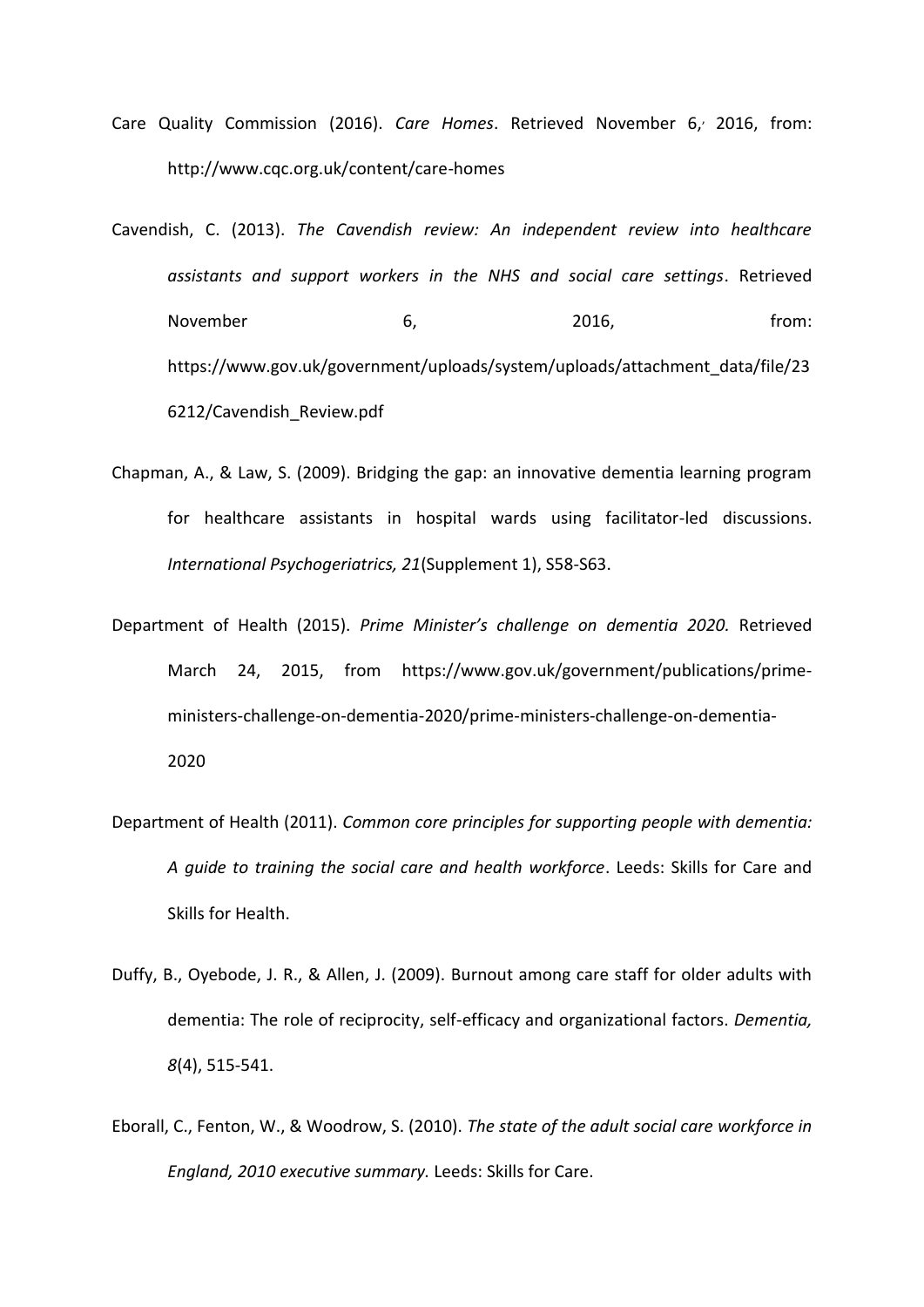- Edvardsson, D., Sandman, P-O., Nay, R., & Karlsson, S. (2008). Predictors of job strain in residential dementia care nursing staff. *Journal of Nursing Management, 17*, 59-65.
- Edvardsson, D., Fetherstonhaugh, D., & Nay, R. (2010). Promoting a continuation of self and normality: Person-centred care as described by people with dementia, their family members and aged care staff. *Journal of Clinical Nursing, 19*, 2611-2618.
- Elliott, R., Fischer, C. T., & Rennie, D. L. (1999). Evolving guidelines for publication of qualitative research studies in psychology and related fields. *British Journal of Clinical Psychology, 38*, 215-229.
- Francis, C. (2013). *Report of the mid Staffordshire NHS Foundation Trust public inquiry: Executive summary.* London: The Stationary Office.
- Larkin, M., Watts, S., & Clifton, E. (2006). Giving voice and making sense in interpretative phenomenological analysis. *Qualitative Research in Psychology, 3*, 102-120.
- Larkin, M., & Thompson, A. R. (2012). Interpretative phenomenological analysis in mental health and psychotherapy research. In D. Harper & A. R. Thompson (Eds.), *Qualitative research methods in mental health and psychotherapy: A guide for students and practitioners.* Chichester: John Wiley & Sons Ltd.
- Lievesley, N., Crosby, G., & Bowman, C. (2011). *The changing role of care homes*. London: Bupa and Centre for Policy on Ageing.
- Luff, R., Ferreira, Z., & Meyer, J. (2011). *Care homes: Methods review 8.* London: School for Social Care Research.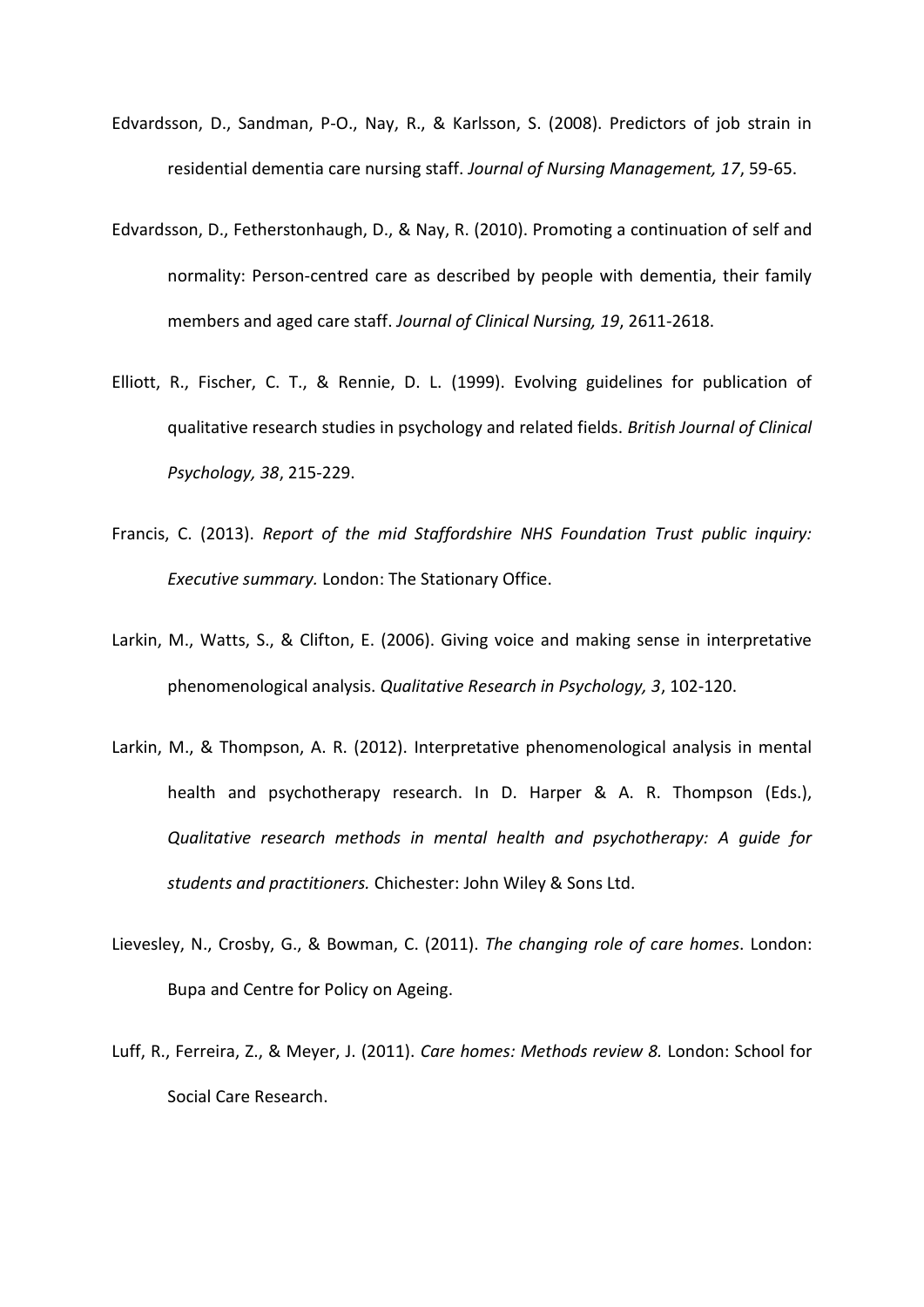- McKenzie, G., Teri, L., Pike, K., LaFazia, D., & van Leynseele, J. (2012). Reactions of assisted living staff to behavioural and psychological symptoms of dementia. *Geriatric Nursing, 22*(2), 96-103.
- Mansah, M., Coulon, L., Brown, P., Reynolds, H., & Kissiwaa, S. (2014). Tailoring dementia care mapping and reflective practice to empower assistants in nursing to provide quality care for residents with dementia. *Australian Journal of Advanced Nursing, 31*(4), 34-44.
- Margallo-Lana, M., Reichelt, K., Hayes, P., Lee, L., Fossey, J., O'Brien, J., & Ballard, C. (2001). Longitudinal comparison of depression, coping, and turnover among NHS and private sector staff caring for people with dementia. *British Medical Journal, 322*, 769-770.
- Moyle, W., Murfield, J. E., Griffiths, S. G., & Venturato, L. (2011). Care staff attitudes and experiences of working with older people with dementia. *Australasian Journal on Ageing, 30*(4), 186-190.
- Oakley, J., & Cocking, D. (2004). *Virtue ethics and professional roles.* Cambridge: Cambridge University Press.
- Park, M. (2010). Nursing staff stress from caregiving and attitudes toward family members of nursing home residents with dementia in Korea. *Asian Nursing Research, 4*(3), 130-141.
- Schneider, J., Scales, K., Bailey, S., & Lloyd, J. (2010). *Challenging care: the role and experience of health care assistants in dementia wards.* Retrieved April 21, 2015, from www.nets.nihr.ac.uk/\_\_data/assets/pdf\_file/0008/.../FR-08-1819-222.pdf